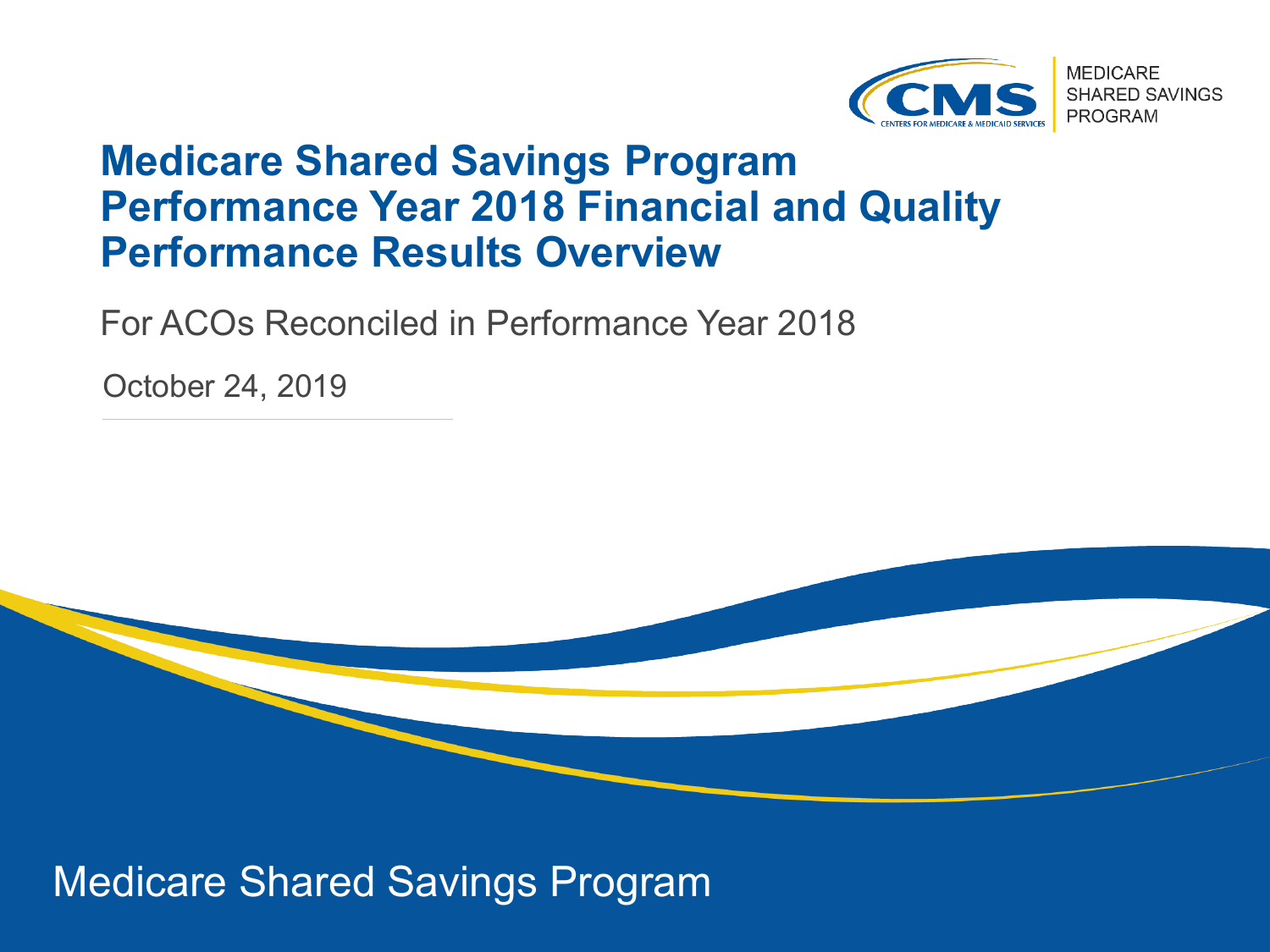## **DISCLAIMER**

 This communication material was prepared as a service to the public and is not intended to grant rights or impose obligations. It may contain references or links to statutes, regulations, or other policy materials. The information provided is only intended to be a general summary. It is not intended to take the place of either the written law or regulations. We encourage readers to review the specific statutes, regulations, and other interpretive materials for a full and accurate statement of its contents.

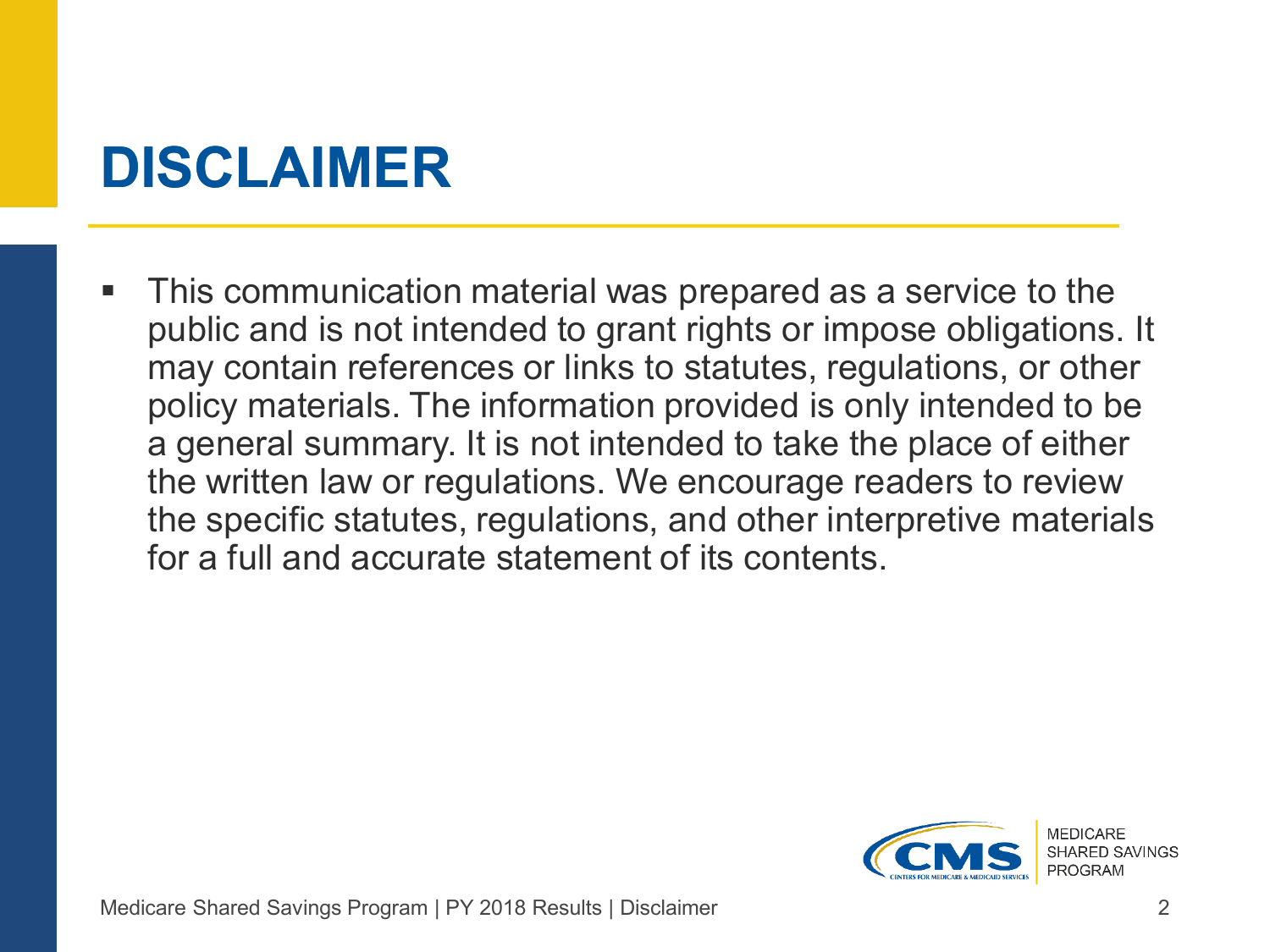## **Agenda**

- **Introduction**
- **Performance Year (PY) 2018 Quality Performance Results Overview**
- **PY 2018 Financial Performance Results Overview**

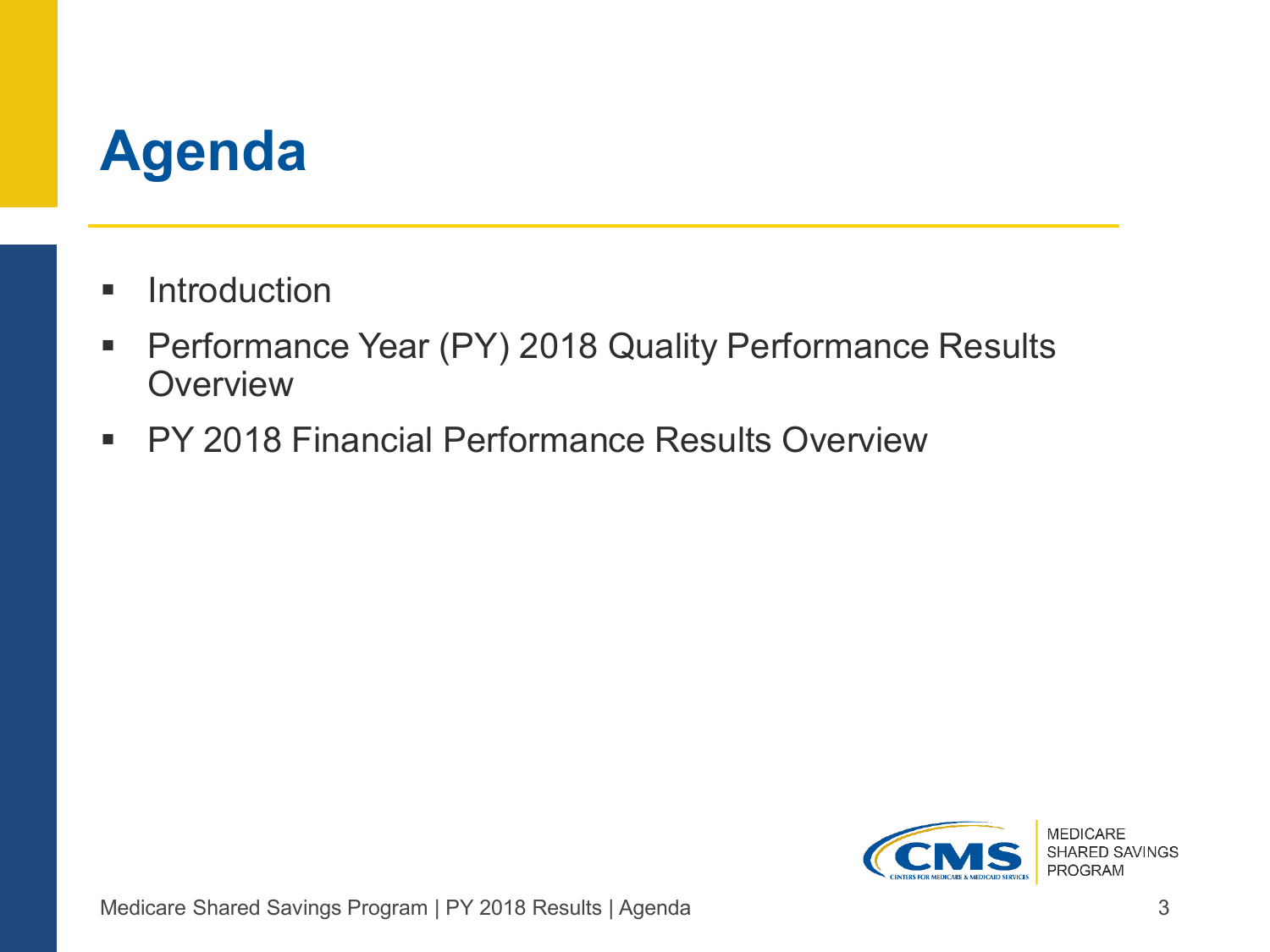## **Introduction**

- **PY 2018 Final Report Timeline**
- **Diverview of ACOs Reconciled in PY 2018**

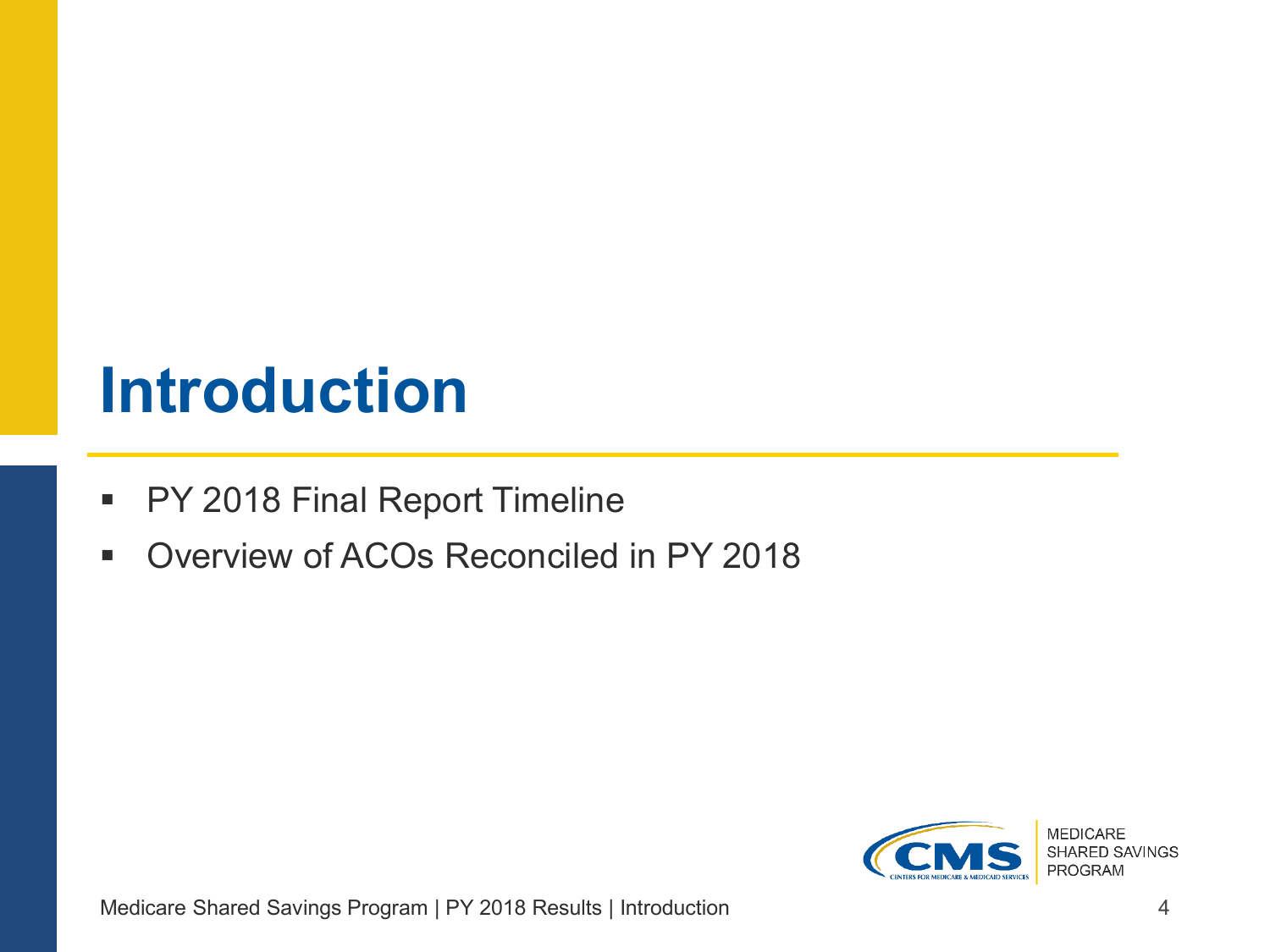#### **PY 2018 Financial Reconciliation CCMS MEDICARE** SHARED SAVINGS **PROGRAM Settlement and Quality Performance Reports Timeline**

- On August 16, 2019, CMS delivered **embargoed** PY 2018 Financial Reconciliation Settlement and Quality Performance Reports and accompanying reports and files
	- **Financial Reports Package:** Financial Reconciliation Settlement Report; Assignment List Report (ALR); Assignment Summary Report (ASR); Aggregate Expenditure/Utilization Report (EXPU); Non-Claims-Based Payment (NCBP) data file
	- **Quality Reports Package:** Quality Performance Report; ACO-11 Detailed Report; Consumer Assessment of Healthcare Providers & Systems (CAHPS) Performance Report
- On September 30, 2019, CMS delivered **unembargoed** versions of the Financial Reconciliation Settlement and Quality Performance Reports and released the PY 2018 Shared Savings Program ACO Public Use File (PUF)
- Reports are accessible through your ACO's Managed File Transfer (MFT) mailbox for 100 days from delivery date and through the Shared Savings Program ACO Portal indefinitely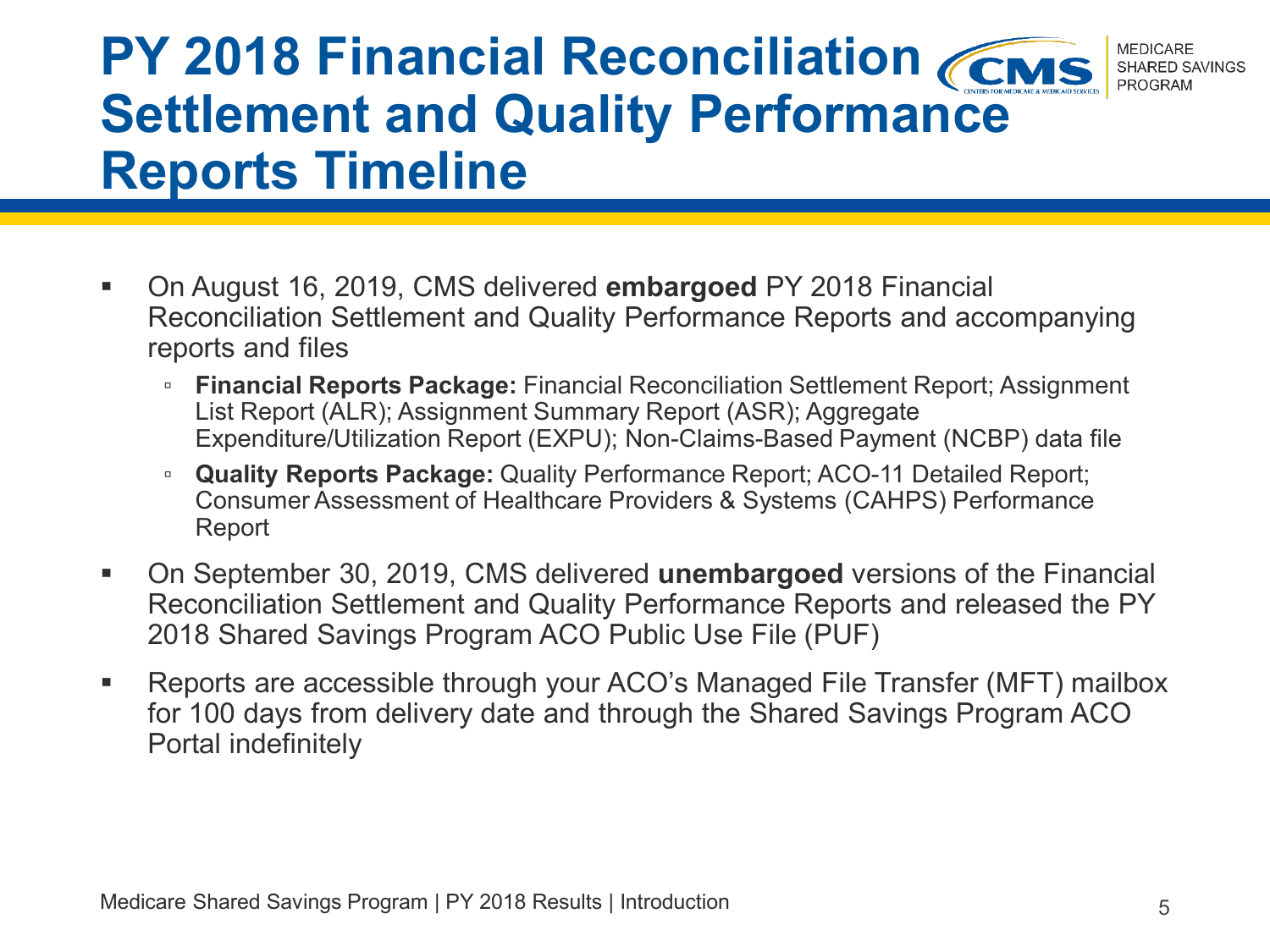

# **Period**

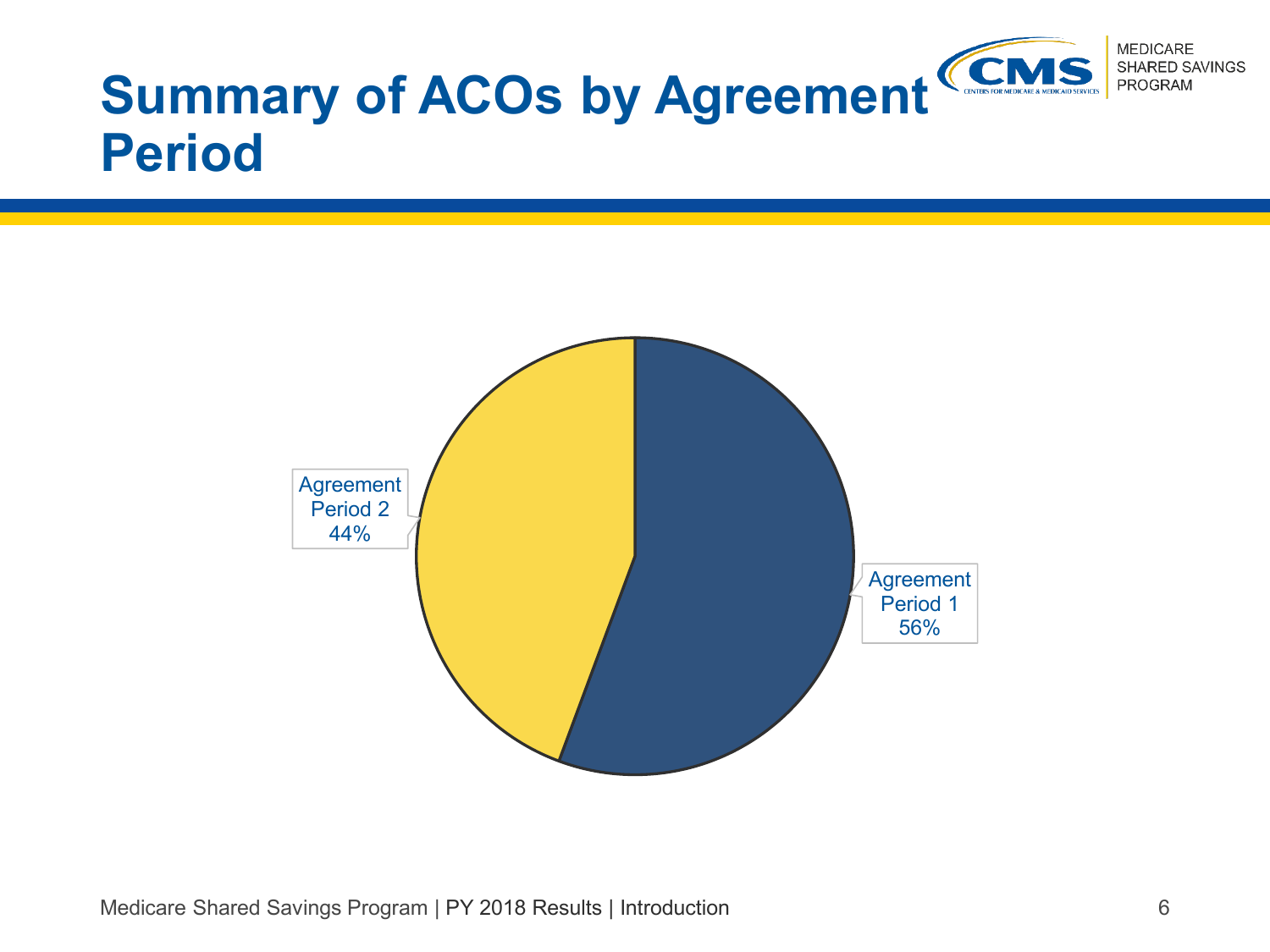

### **Summary of ACOs by One and Two-Sided Risk Models**

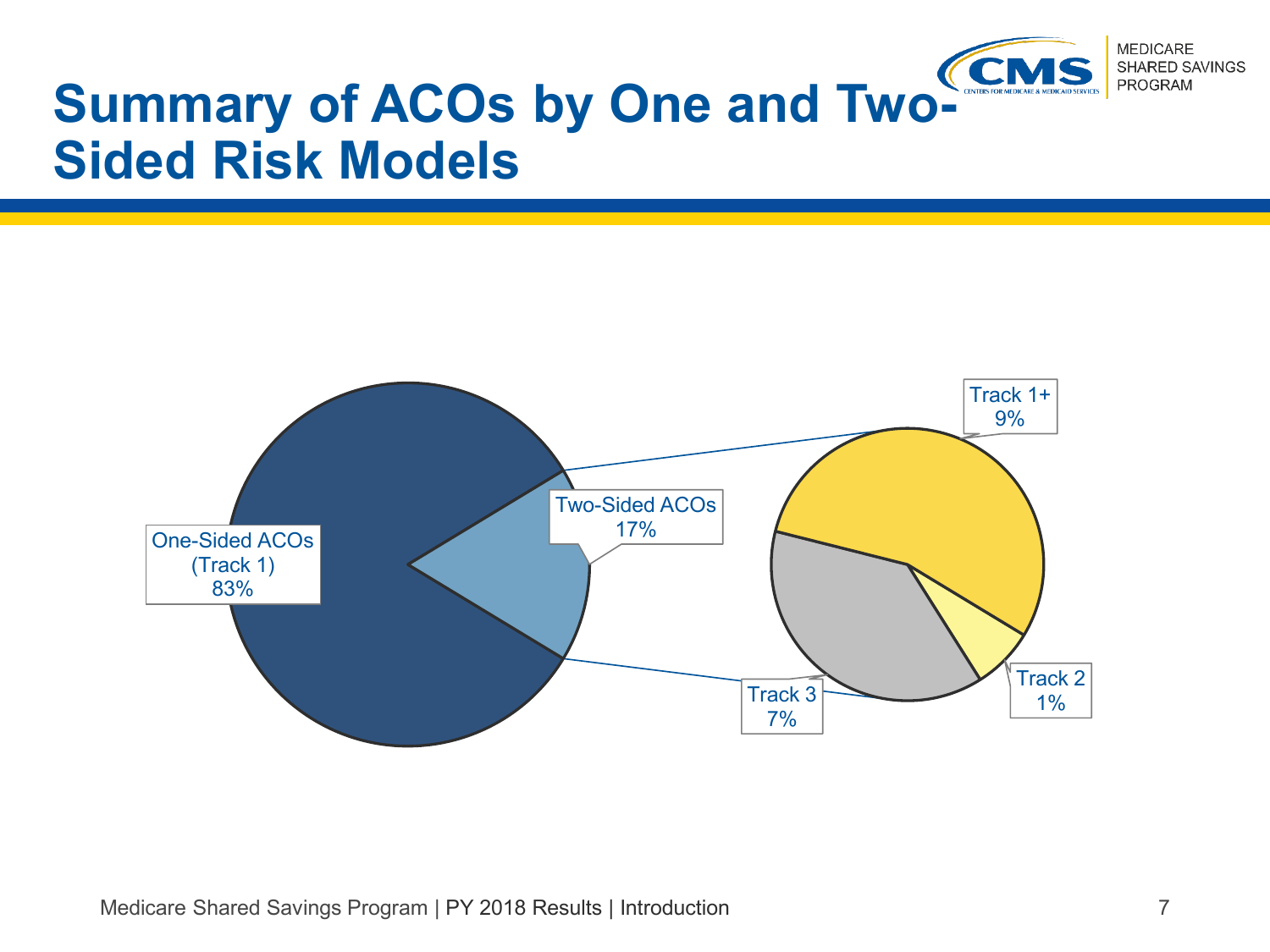

## **Summary of ACOs by National and Regional Update Factors**

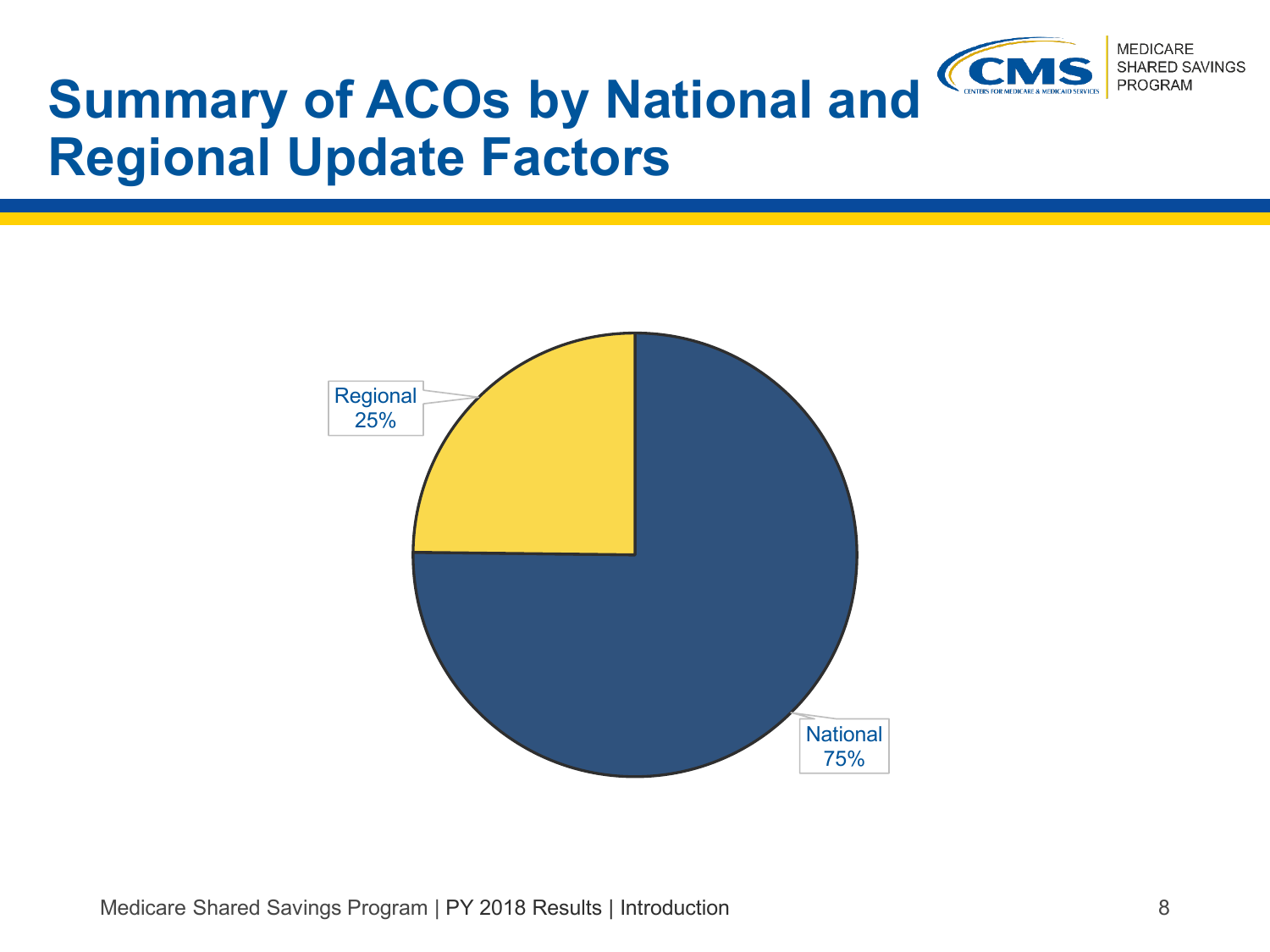# **Performance Year 2018 Quality Performance Results**

- Overview of Quality Measurement Approach
- **Quality Improvements**
- **Dimergien Containally Performance Results**

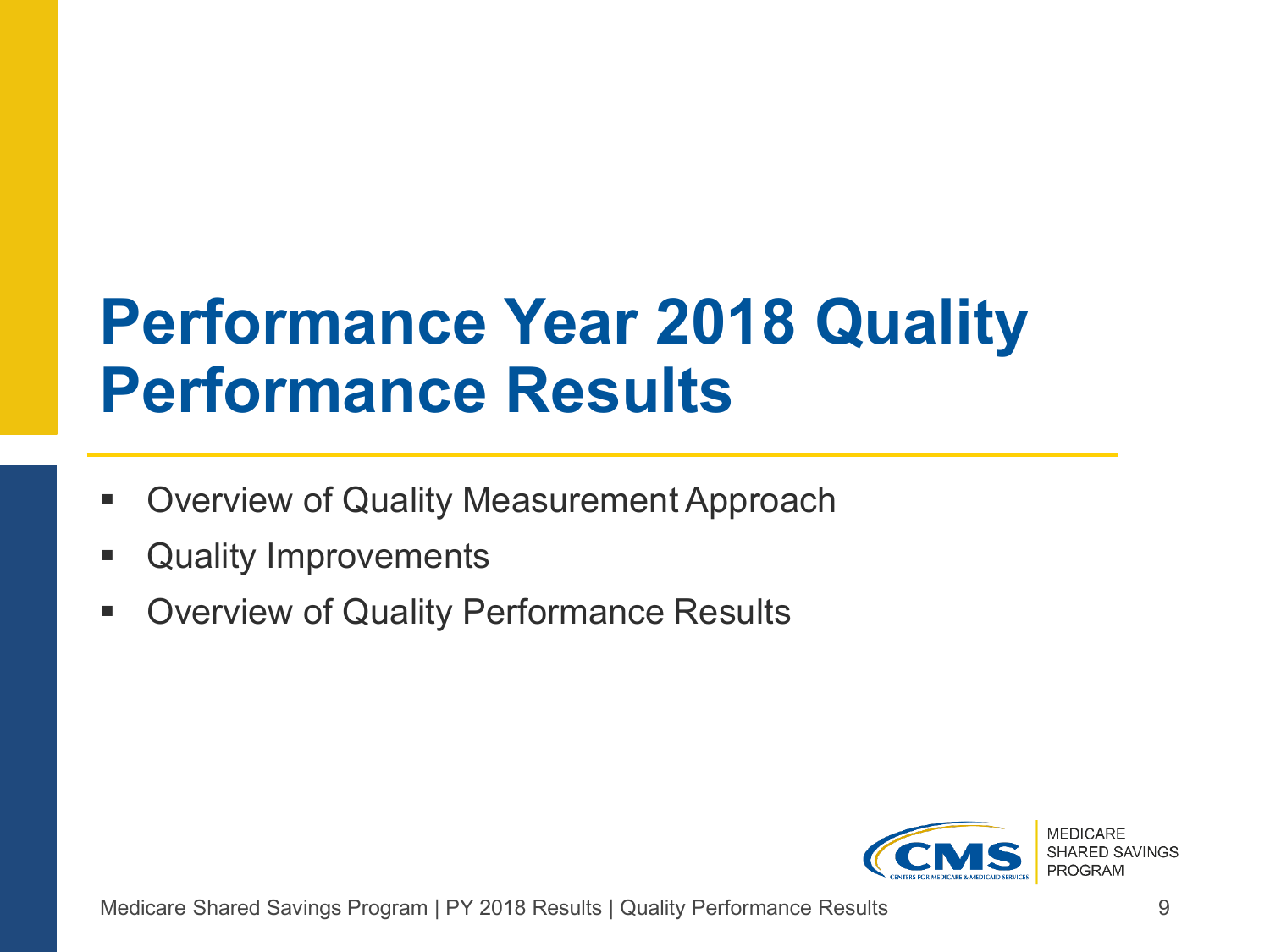

## **Overview of Quality Measurement Approach**

- Thirty-one quality measures serve as the basis for assessing ACO quality performance
- **Performance on these measures can impact the amount of** shared savings an ACO may earn and the amount of shared losses which they may owe
- **The measures are separated into the following four domains:** 
	- Patient/Caregiver Experience
	- Care Coordination/Patient Safety
	- Preventive Health
	- At-Risk Population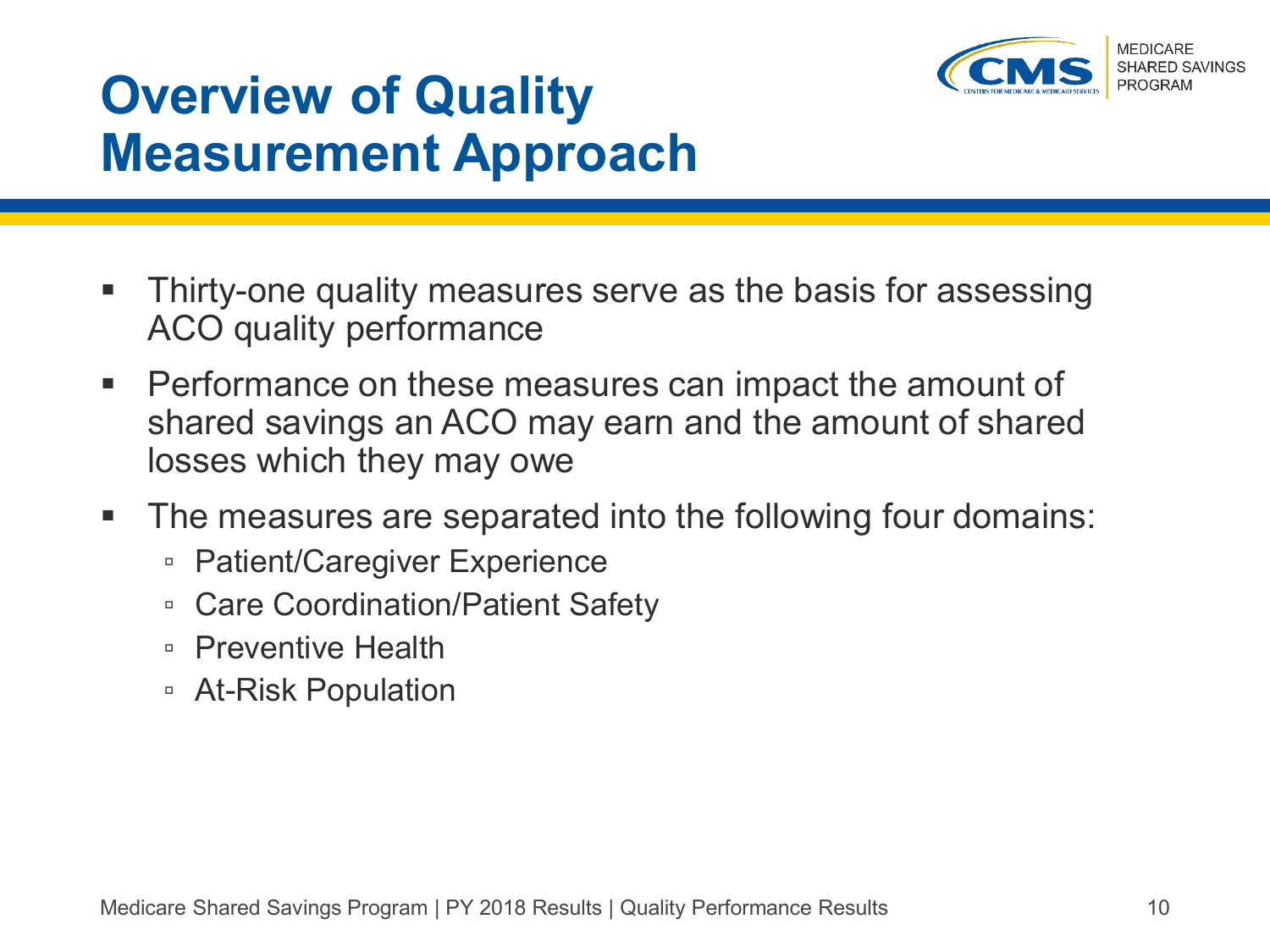

### **Overview of Quality Performance Approach**

ACO quality assessment phases in from pay-for-reporting to pay-forperformance over the course of an ACO's participation in the Shared Savings Program:

| <b>Measures</b>                             | <b>2016 starters and ACOs</b><br>in their 2nd Agreement | 2017 starters 2018 starters |    |
|---------------------------------------------|---------------------------------------------------------|-----------------------------|----|
| Pay-for-<br>Performance<br>Measures in 2018 | 23                                                      | 16                          |    |
| Pay-for-Reporting<br>Measures in 2018       | 8                                                       | 15                          | 31 |
| <b>Total Measures in</b><br>2018            | 31                                                      | 31                          |    |

Note: For measures that are pay-for-reporting, ACOs receive full credit on the measure for complete reporting. For measures that are pay-for-performance, ACOs receive points on the measure based on how they compare against the benchmarks

Medicare Shared Savings Program | PY 2018 Results | Quality Performance Results 11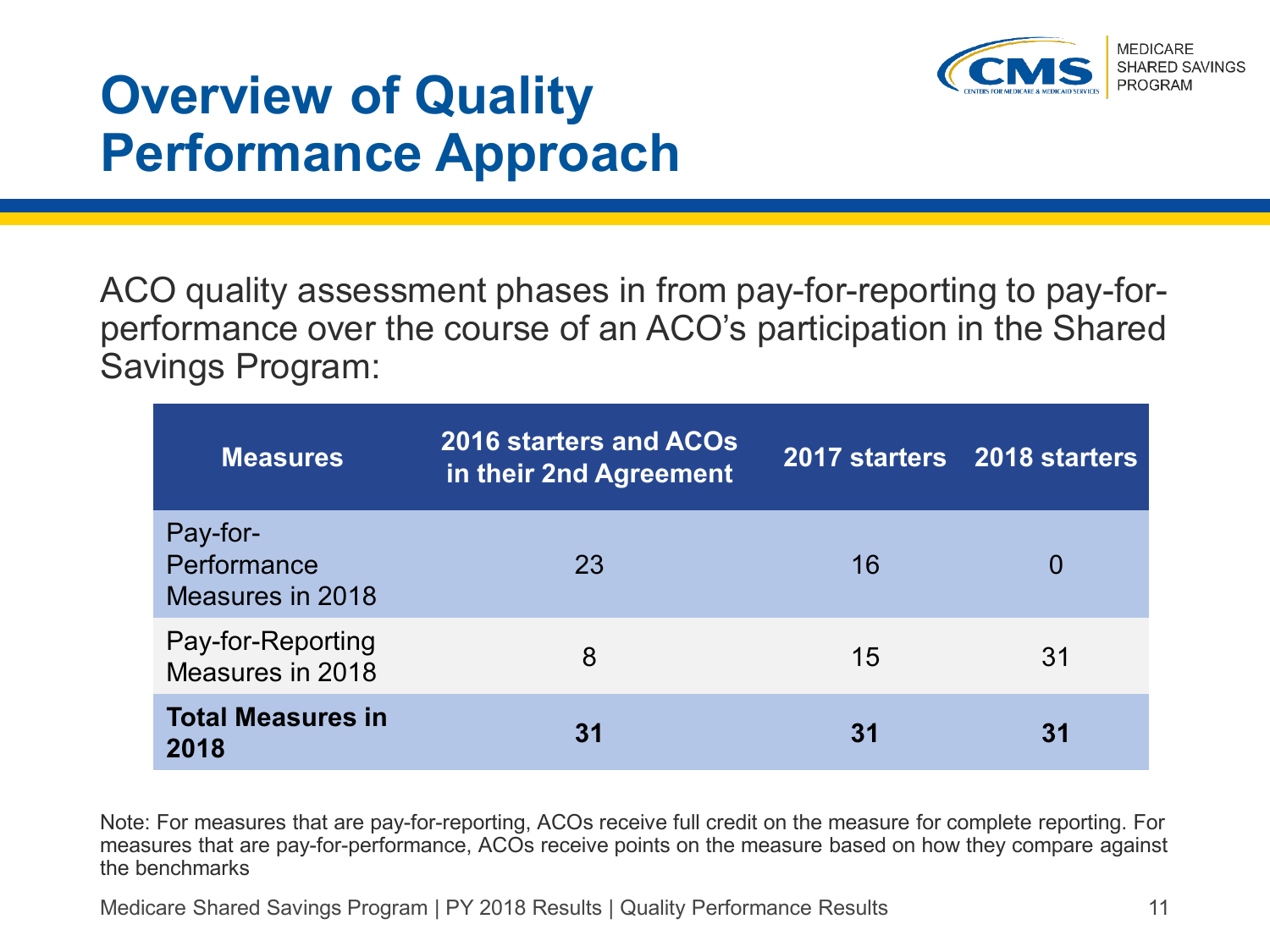

### **Overview of Quality Performance Results**

- Nearly all ACOs continue to satisfactorily report all required quality measures
- ACOs subject to pay-for-performance earned an average quality score of ninety-one percent

| <b>Quality</b><br><b>Performance</b><br><b>Standard</b>   | 2012         | 2013         | 2014         | 2015         | 2016                   | 2017                   | 2018              |
|-----------------------------------------------------------|--------------|--------------|--------------|--------------|------------------------|------------------------|-------------------|
| <b>Met Quality</b><br>Performance<br><b>Standard</b>      | 109<br>(96%) | 214<br>(97%) | 322<br>(97%) | 388<br>(98%) | 428<br>(99%)           | 468<br>$(99\%)$        | 546<br>$(99.6\%)$ |
| Did not Meet<br>Quality<br>Performance<br><b>Standard</b> | 5<br>(4%)    | 6<br>(3%)    | 11<br>(3%)   | 9<br>(2%)    | $\overline{4}$<br>(1%) | $\overline{4}$<br>(1%) | 2<br>$($ < 1%)    |
| <b>Total Number of</b><br><b>ACOs</b>                     | 114          | 220          | 333          | 397          | 432                    | 472                    | 548               |

Medicare Shared Savings Program | PY 2018 Results | Quality Performance Results 12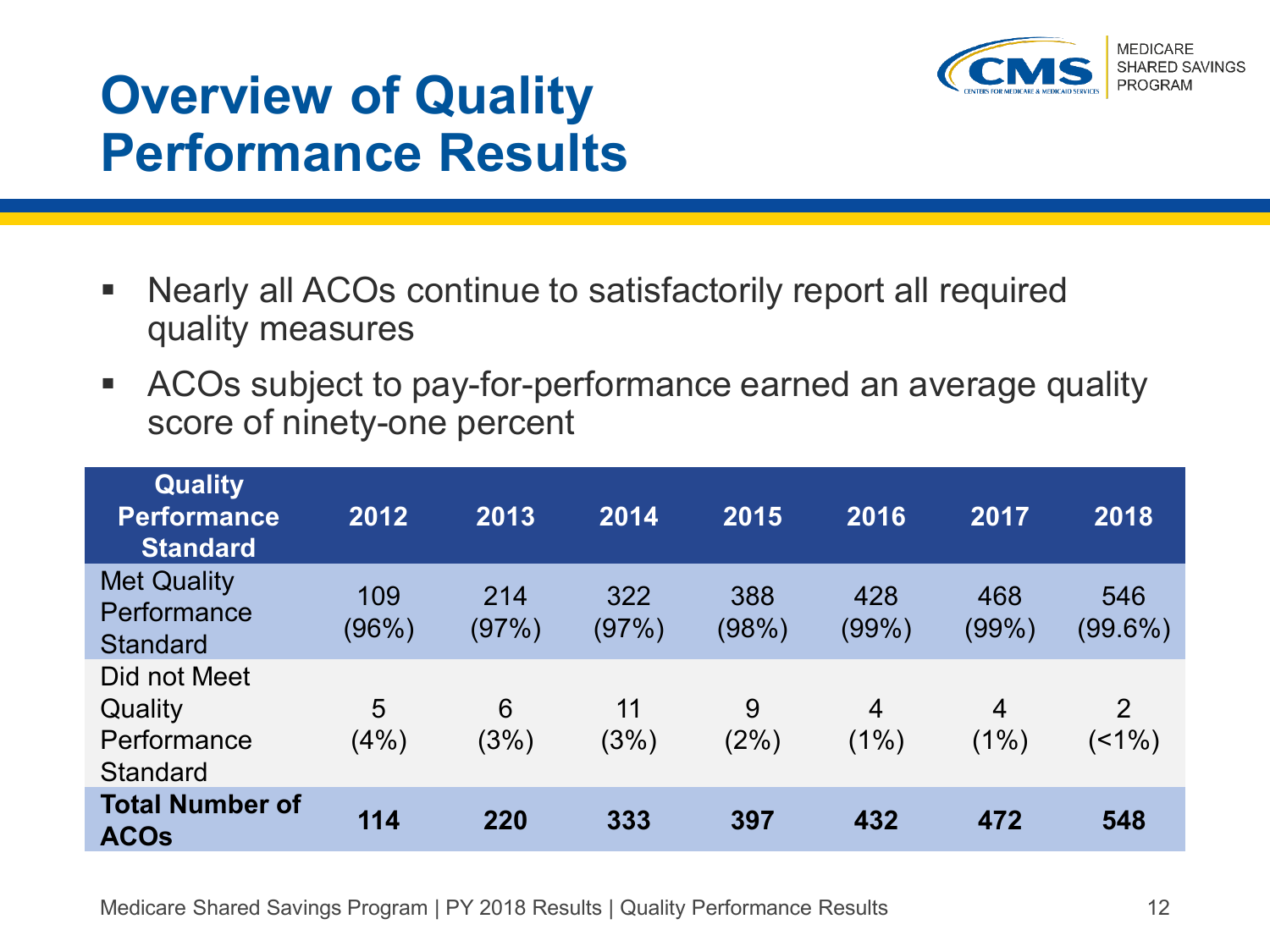

### **Quality Improvement Reward**

- ACOs beyond their first performance year of their first agreement period may earn Quality Improvement Reward points in each domain for demonstrating significant improvement
- Ninety-three percent of ACOs participating in both 2017 and 2018 received bonus points for quality performance improvement
- Bonus points for quality performance improvement increased quality scores by an average of 5 percentage points
- Majority of ACOs earned bonus points for quality performance improvement in the Preventive Health domain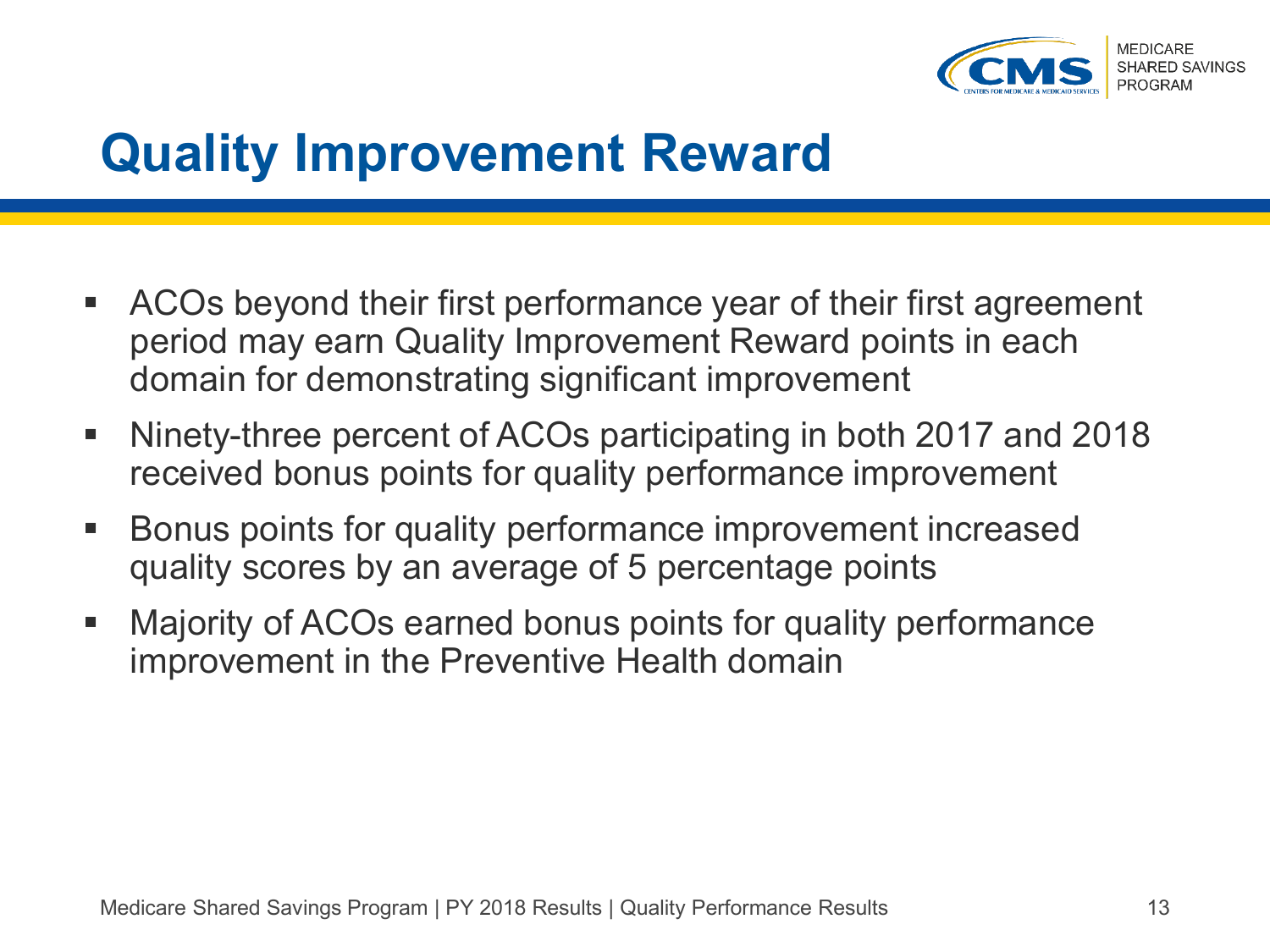### **Quality scores were adjusted for ACOs affected by extreme and uncontrollable circumstances**



- The Calendar Year 2019 Physician Fee Schedule Final Rule finalized policies for ACOs affected by extreme and uncontrollable circumstances (i.e., natural disasters)
- ACOs with  $\geq$  20% of assigned beneficiaries residing in impacted counties or ACO legal entity located in such an area received the higher of their ACO reported quality score or the mean Shared Savings Program ACO quality score
- 68 ACOs met one or both criteria
	- 30 ACOs received the mean quality score of 93%
	- 38 ACOs received their actual quality score averaging 98%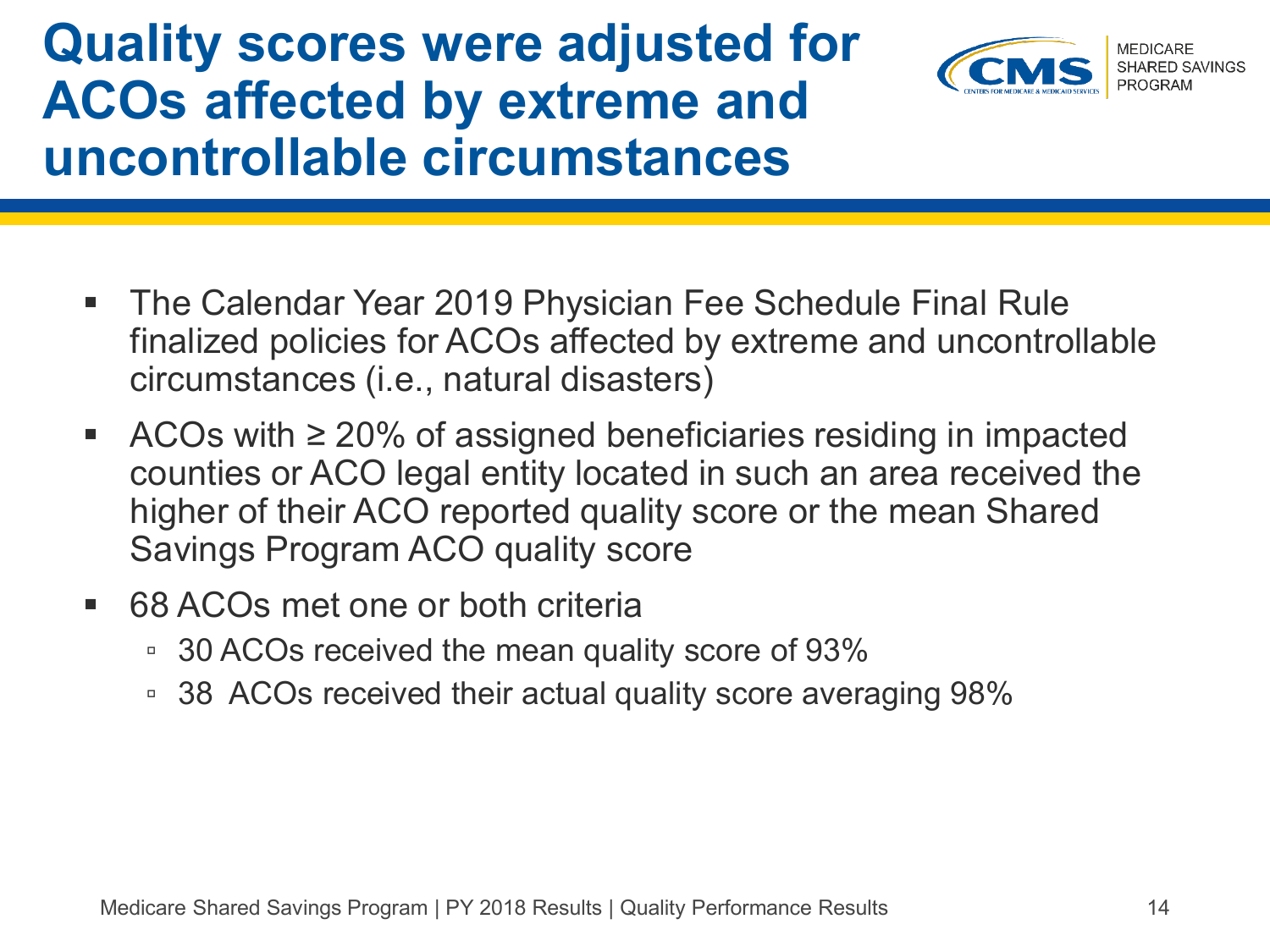# **PY 2018 Financial Performance Results Overview**

- **Financial Performance Categories**
- Selected Results

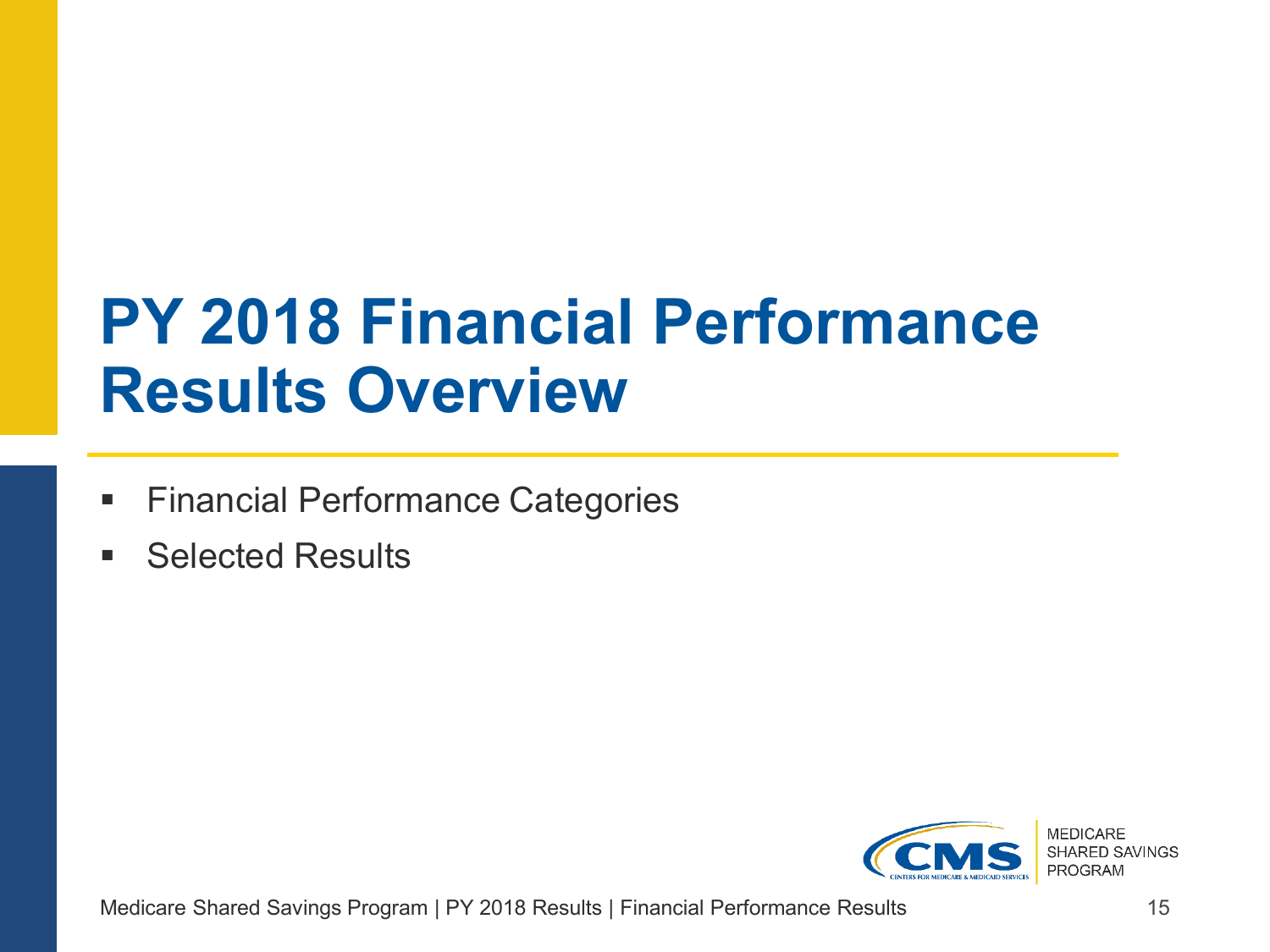

## **Financial Performance Category Definitions**

- Shared Savings
	- Benchmark minus PY expenditures ≥ Minimum Savings Rate (MSR)
- Positive within Corridor
	- Benchmark minus PY expenditures > 0 and < MSR
- Negative within Corridor
	- Benchmark minus PY expenditures < 0 and > negative MSR (-MSR) for Track 1 or Minimum Loss Rate (MLR) for Track 2, Track 3, and Track 1+ Model
- Negative outside Corridor
	- Benchmark minus performance year expenditures ≤ -MSR for Track 1 or MLR for Track 2, Track 3, and Track 1+ Model

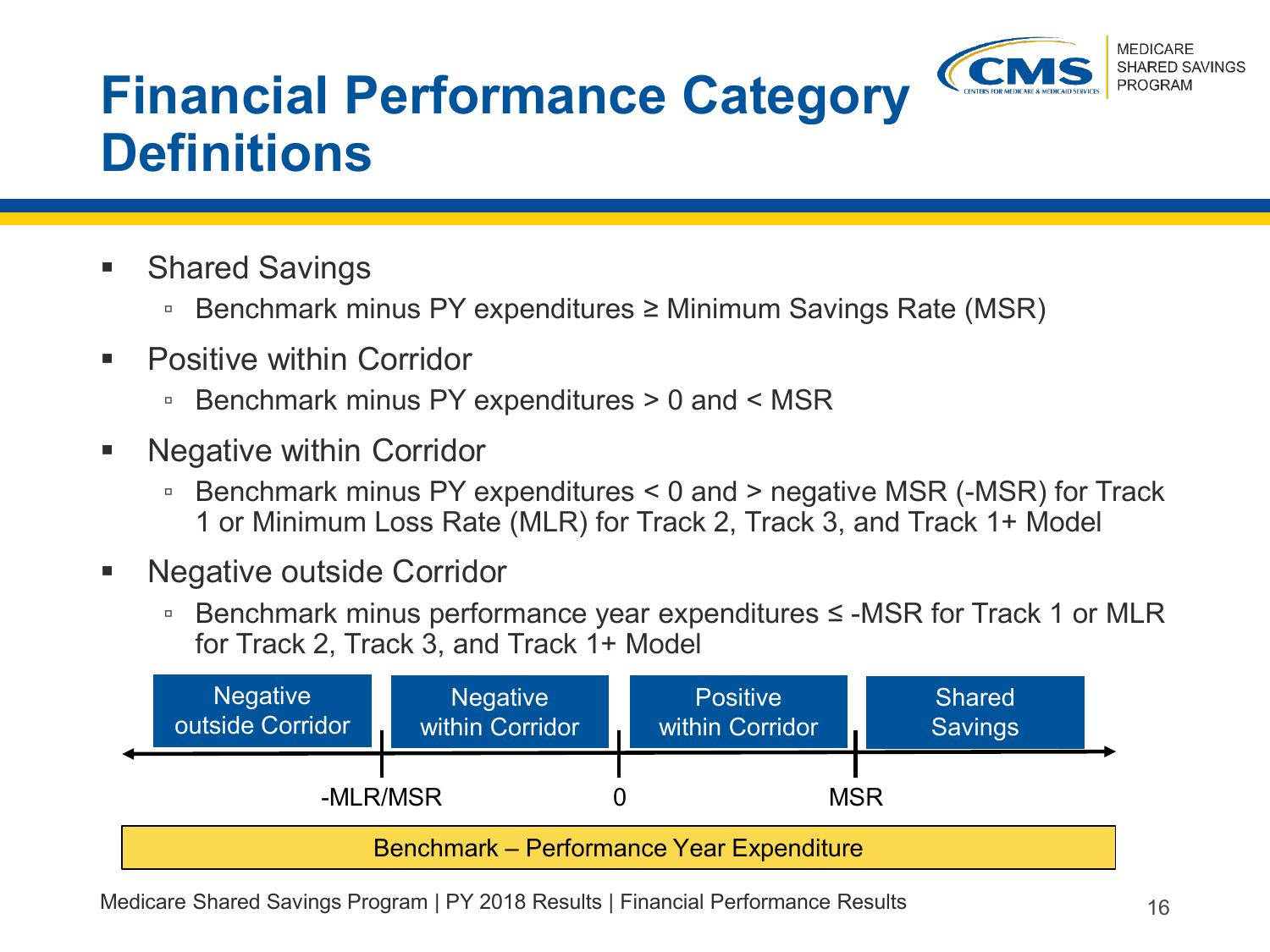#### **MEDICARE PY 2018 saw a higher share of ACOs**  SHARED SAVINGS PROGRAM **with expenditures below updated benchmark**



Source: CMS analysis of PY 1, PY 2014, PY 2015, PY 2016, PY 2017, and PY 2018 financial reconciliation data. Notes: PY 1 results cover the 21-month period (4/1/2012–12/31/2013) for April 2012 starters, the 18-month period (7/1/2012–12/31/2013) for July 2012 starters and CY 2013 for January 2013 starters.

Medicare Shared Savings Program | PY 2018 Results | Financial Performance Results 17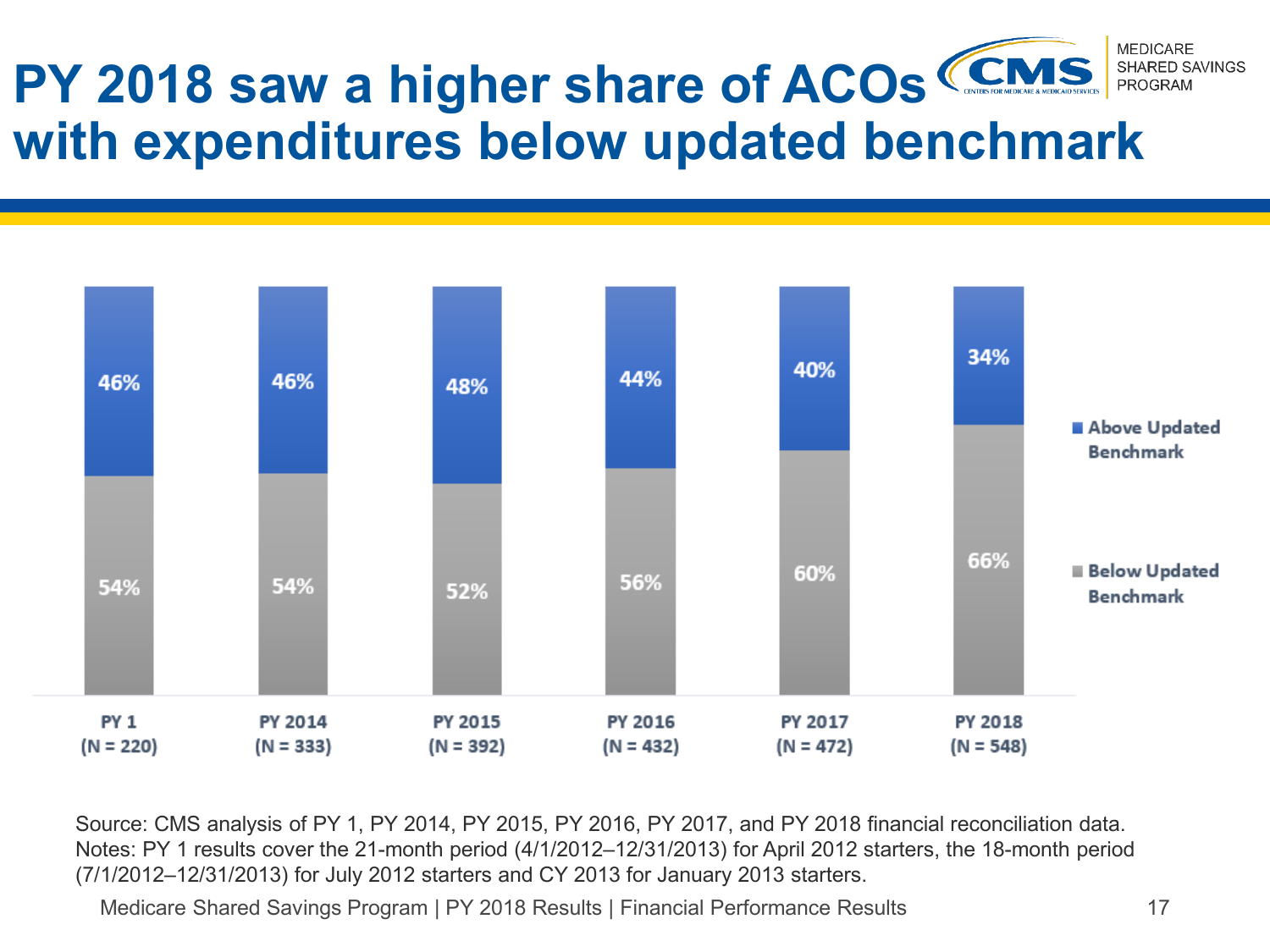#### **MEDICARE PY 2018 saw a higher share of ACOs**  SHARED SAVINGS PROGRAM **with shared savings than prior years**



Source: CMS analysis of PY 1, PY 2014, PY 2015, PY 2016, PY 2017, and PY 2018 financial reconciliation data. Notes: PY 1 results cover the 21-month period (4/1/2012–12/31/2013) for April 2012 starters, the 18-month period (7/1/2012–12/31/2013) for July 2012 starters and CY 2013 for January 2013 starters.

Medicare Shared Savings Program | PY 2018 Results | Financial Performance Results 18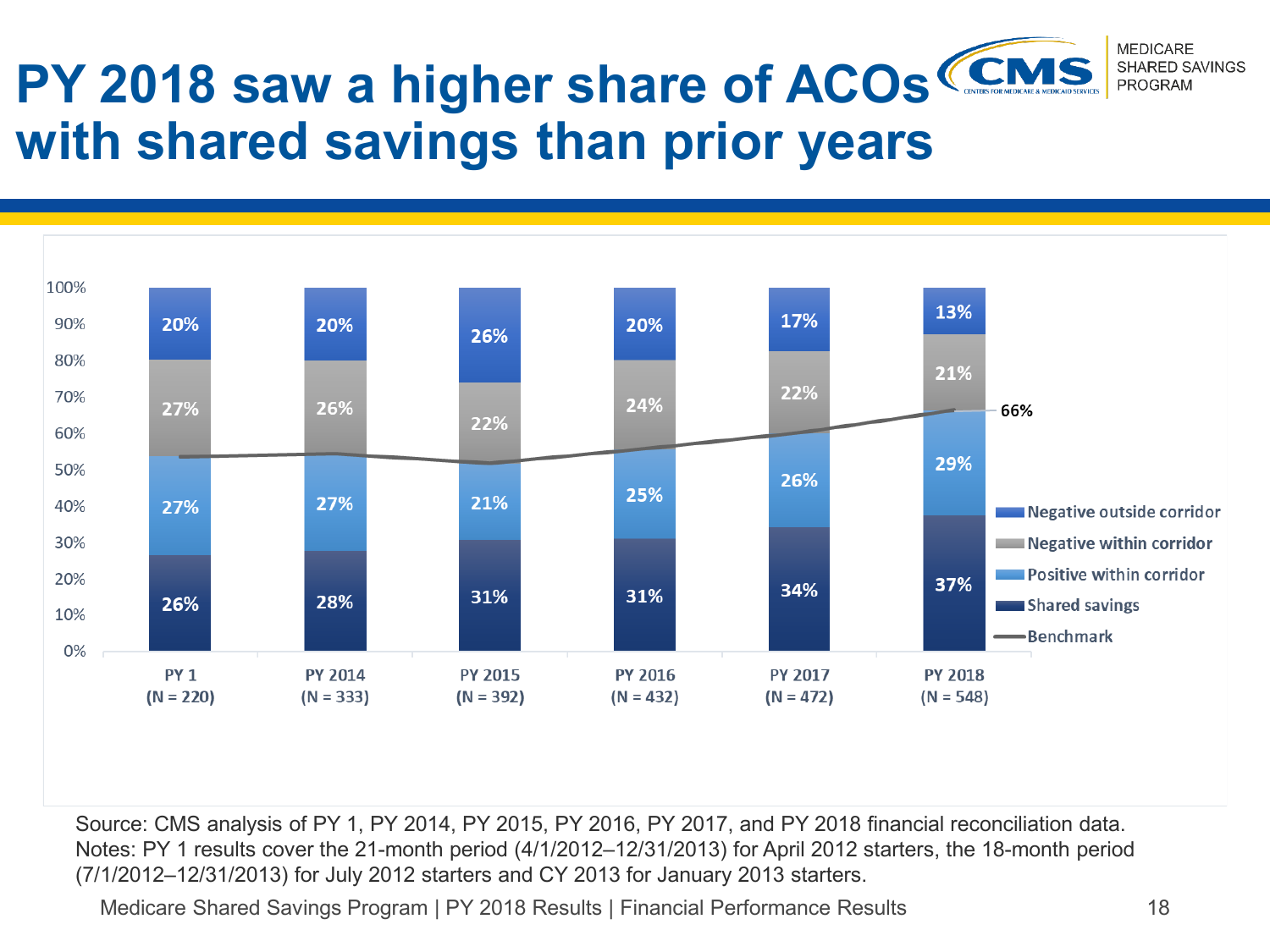

### **Total earned performance payments and losses for PY 2018**

- Total earned shared savings was \$984 million
- Track 2, Track 3, and Track 1+ Model ACOs negative outside corridor owed shared losses of \$17.6 million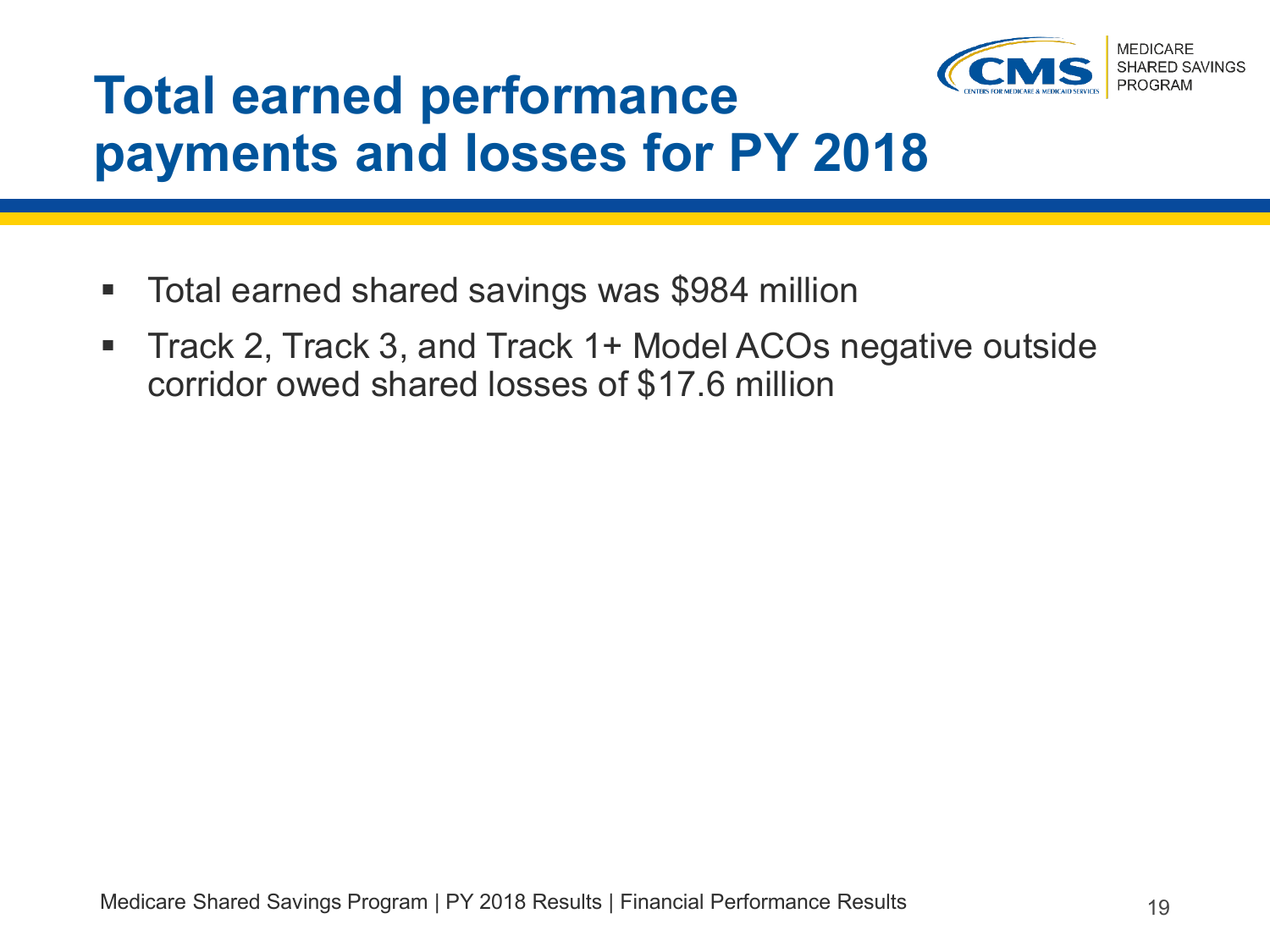

### **Total earned performance payments have been increasing**



Source: CMS analysis of PY 1, PY 2014, PY 2015, PY 2016, PY 2017, and PY 2018 financial reconciliation data. Notes: PY 1 results cover the 21-month period (4/1/2012–12/31/2013) for April 2012 starters, the 18-month period (7/1/2012–12/31/2013) for July 2012 starters and CY 2013 for January 2013 starters.

Medicare Shared Savings Program | PY 2018 Results | Financial Performance Results 20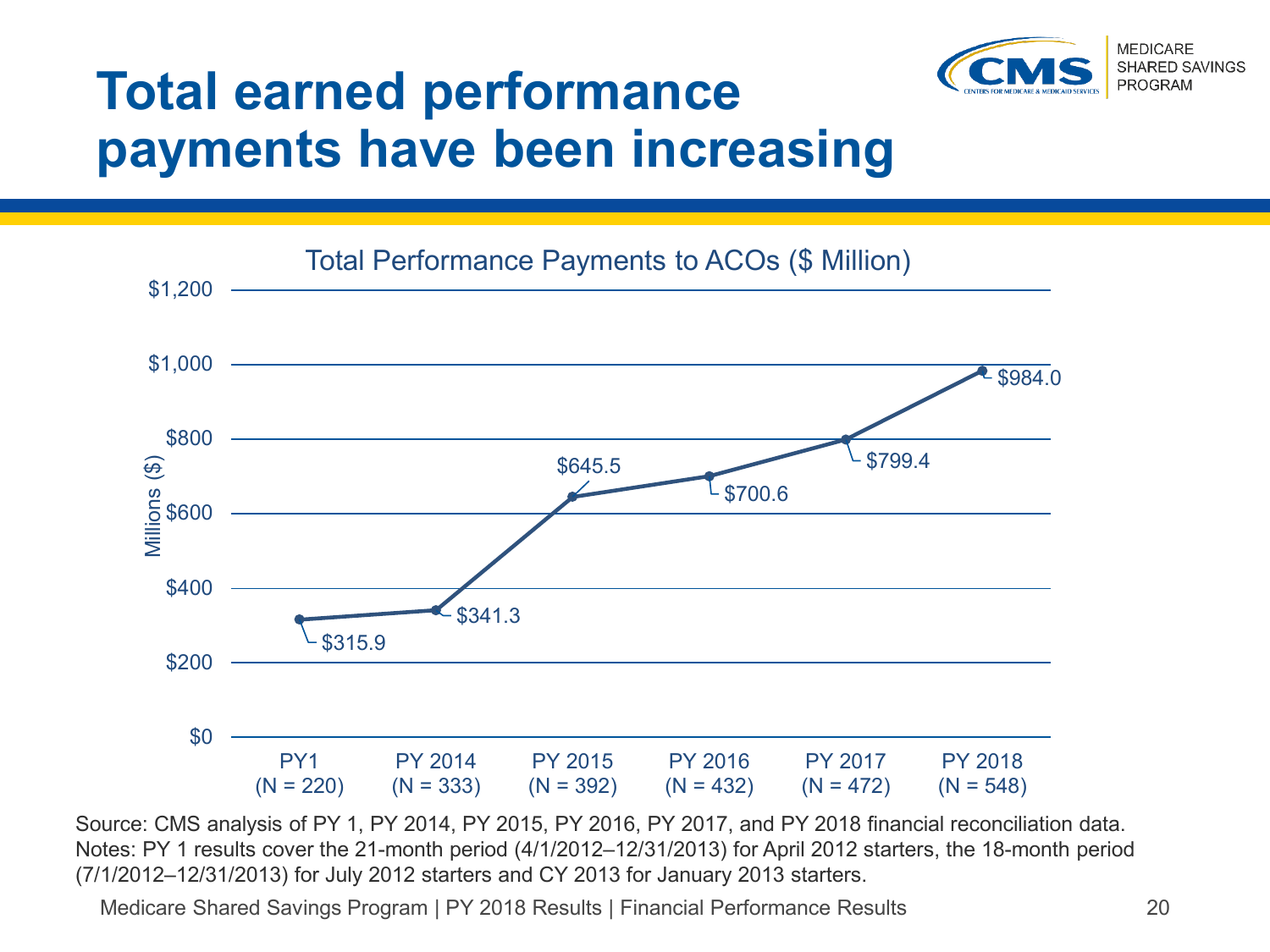

### **National update factors were positive**

- Growth in national fee-for-service per capita expenditures for assignable beneficiaries was positive for all enrollment types
- Per capita expenditures increased between 2017 and 2018 by:
	- 5.1 percent for the End-stage renal disease (ESRD) population
	- 4.4 percent for the Disabled population
	- 4.0 percent for the Aged/dual population
	- 3.6 percent for the Aged/non-dual population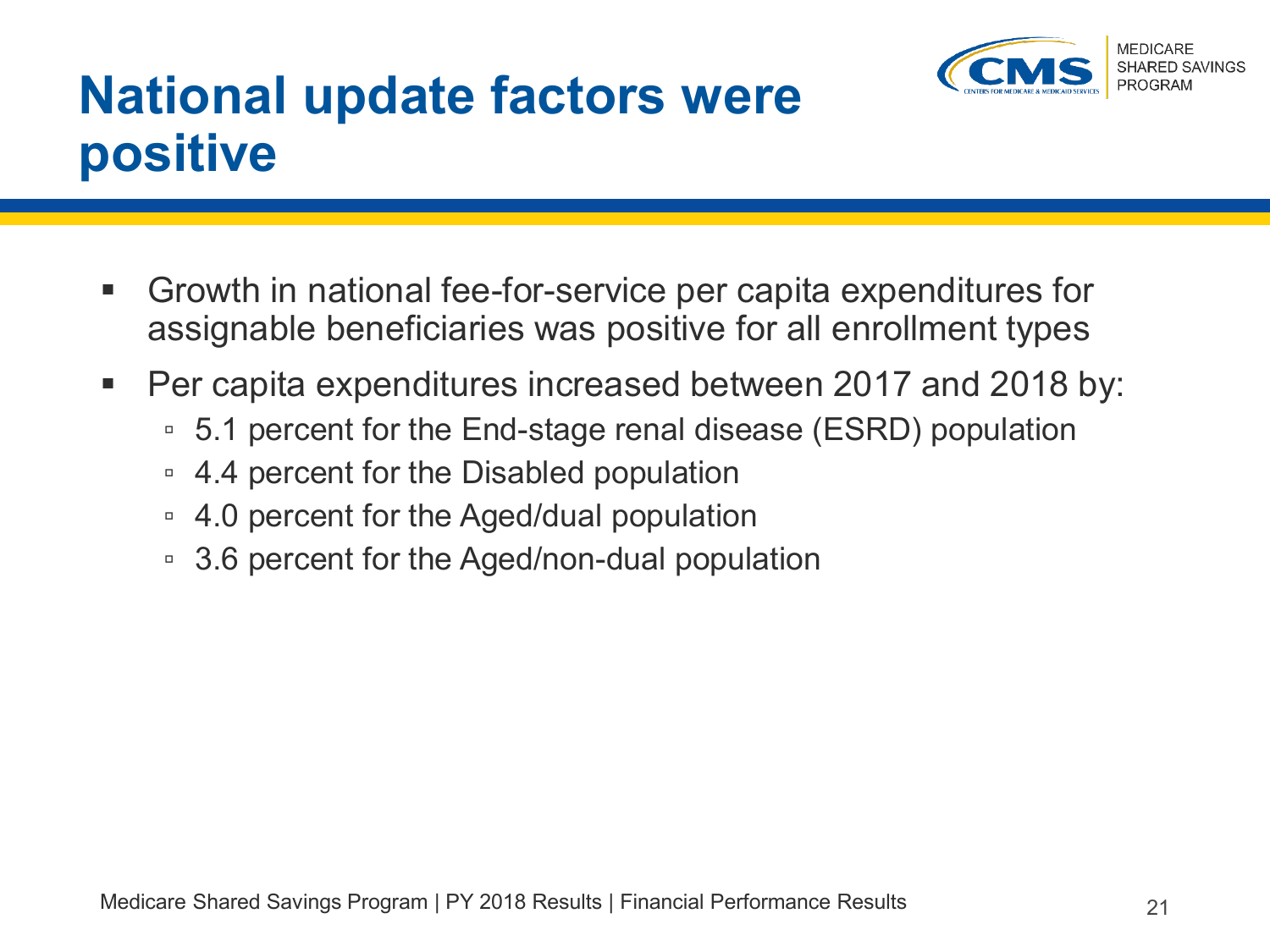

### **Regional expenditures were positive for the majority of ACOs**

- Changes (from BY3 to the PY 2018) in regional expenditures were positive for the majority of 2017 and 2018 renewals
	- 88 percent had a positive change for the ESRD population
	- 98 percent had a positive change for the Disabled population
	- 90 percent had a positive change for the Aged/dual population
	- □ 99 percent had a positive change for the Aged/non-dual population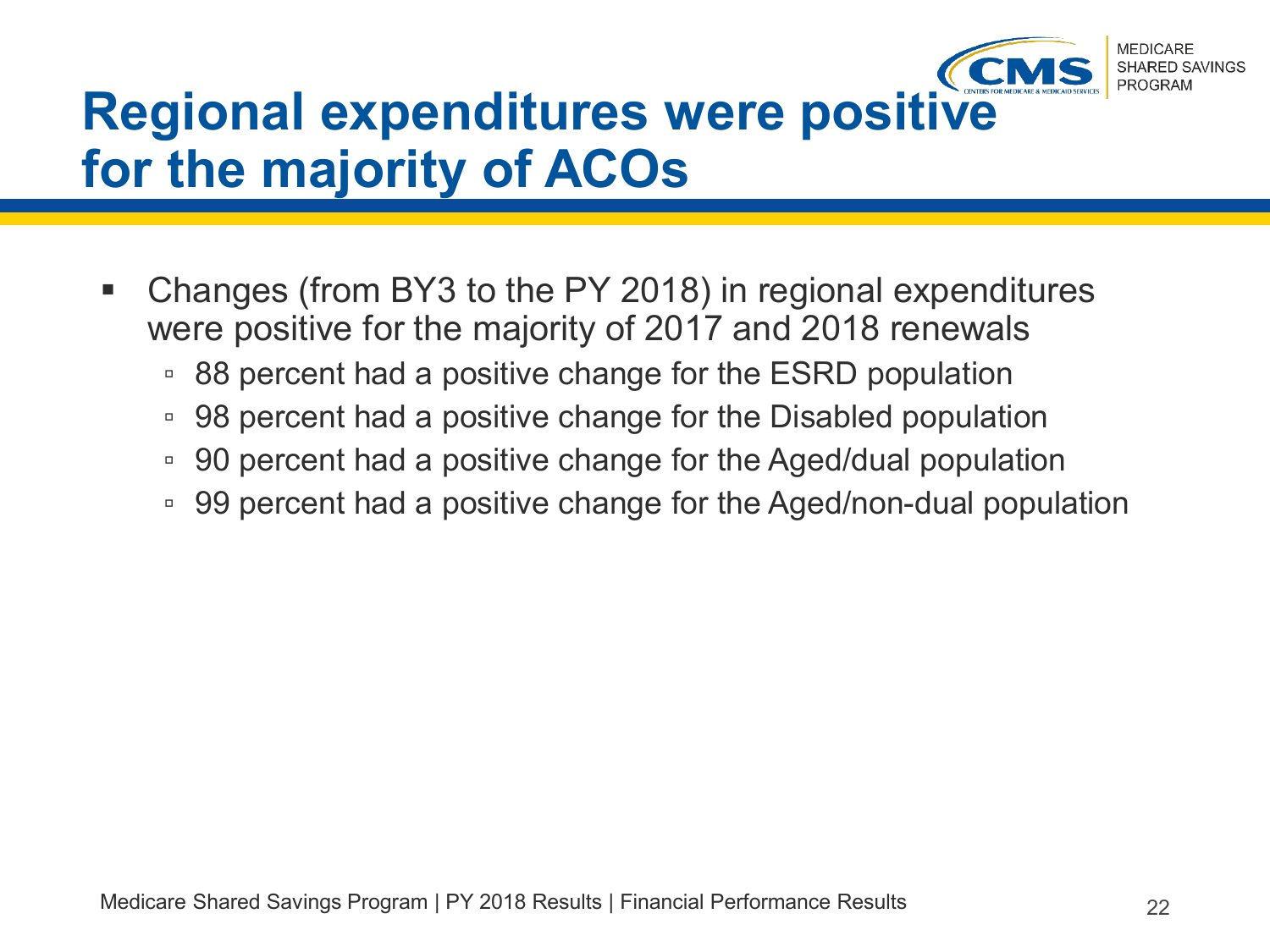### **Disaster policies mitigated potential negative effects of natural disasters for affected ACOs**



- In addition to impacting quality scores, the Calendar Year 2019 Physician Fee Schedule Final Rule also included a policy where shared losses for performance-based risk ACOs were adjusted for the percentage of the ACO's assigned beneficiaries residing in impacted counties and the length of the emergency declaration
- Eleven ACOs with shared losses received an adjustment reducing aggregate amount owed by over \$285,000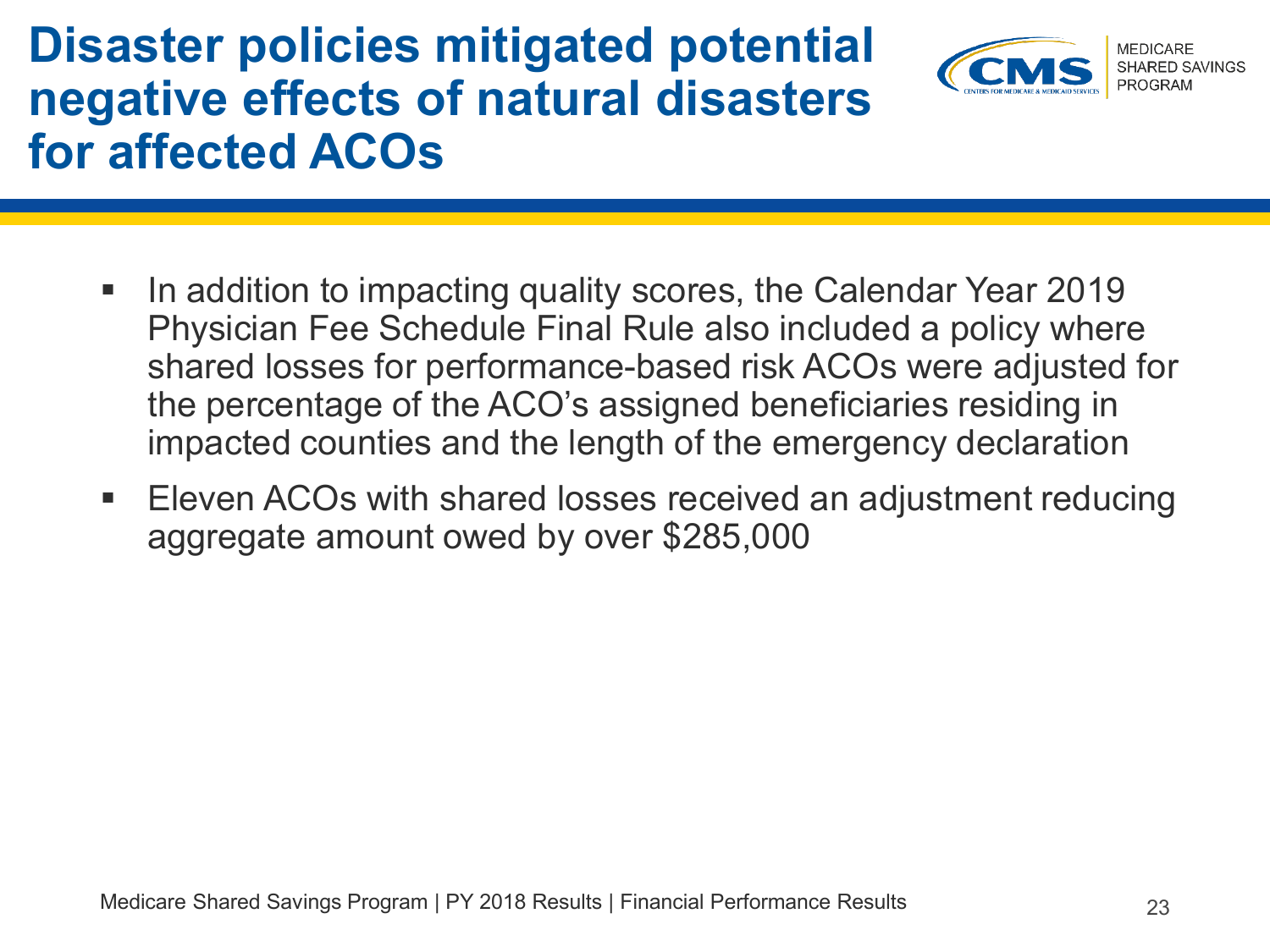#### **MEDICARE** SHARED SAVINGS **ACO performance increases with**  PROGRAM **experience in the program**

Percent of ACOs with Shared Savings by Start Date, by Performance Year

| <b>Start Year</b> | PY <sub>1</sub> | <b>PY2014</b> | <b>PY2015</b> | <b>PY2016</b> | <b>PY 2017</b> | <b>PY 2018</b> |
|-------------------|-----------------|---------------|---------------|---------------|----------------|----------------|
| 2012              | 32%             | 37%           | 42%           | 42%           | 51%            | 57%            |
| 2013              | 21%             | 27%           | 37%           | 36%           | 44%            | 61%            |
| 2014              | N/A             | 19%           | 22%           | 36%           | 43%            | 47%            |
| 2015              | N/A             | N/A           | 21%           | 26%           | 28%            | 23%            |
| 2016              | N/A             | N/A           | N/A           | 18%           | 29%            | 42%            |
| 2017              | N/A             | N/A           | N/A           | N/A           | 21%            | 33%            |
| 2018              | N/A             | N/A           | N/A           | N/A           | N/A            | 21%            |

Source: CMS analysis of PY1, PY 2014, PY 2015, PY 2016, PY 2017, and PY 2018 financial reconciliation data. Notes: PY1 results cover the 21-month period (4/1/2012–12/31/2013) for April 2012 starters, the 18-month period (7/1/2012–12/31/2013) for July 2012 starters and CY 2013 for January 2013 starters.

Medicare Shared Savings Program | PY 2018 Results | Financial Performance Results 24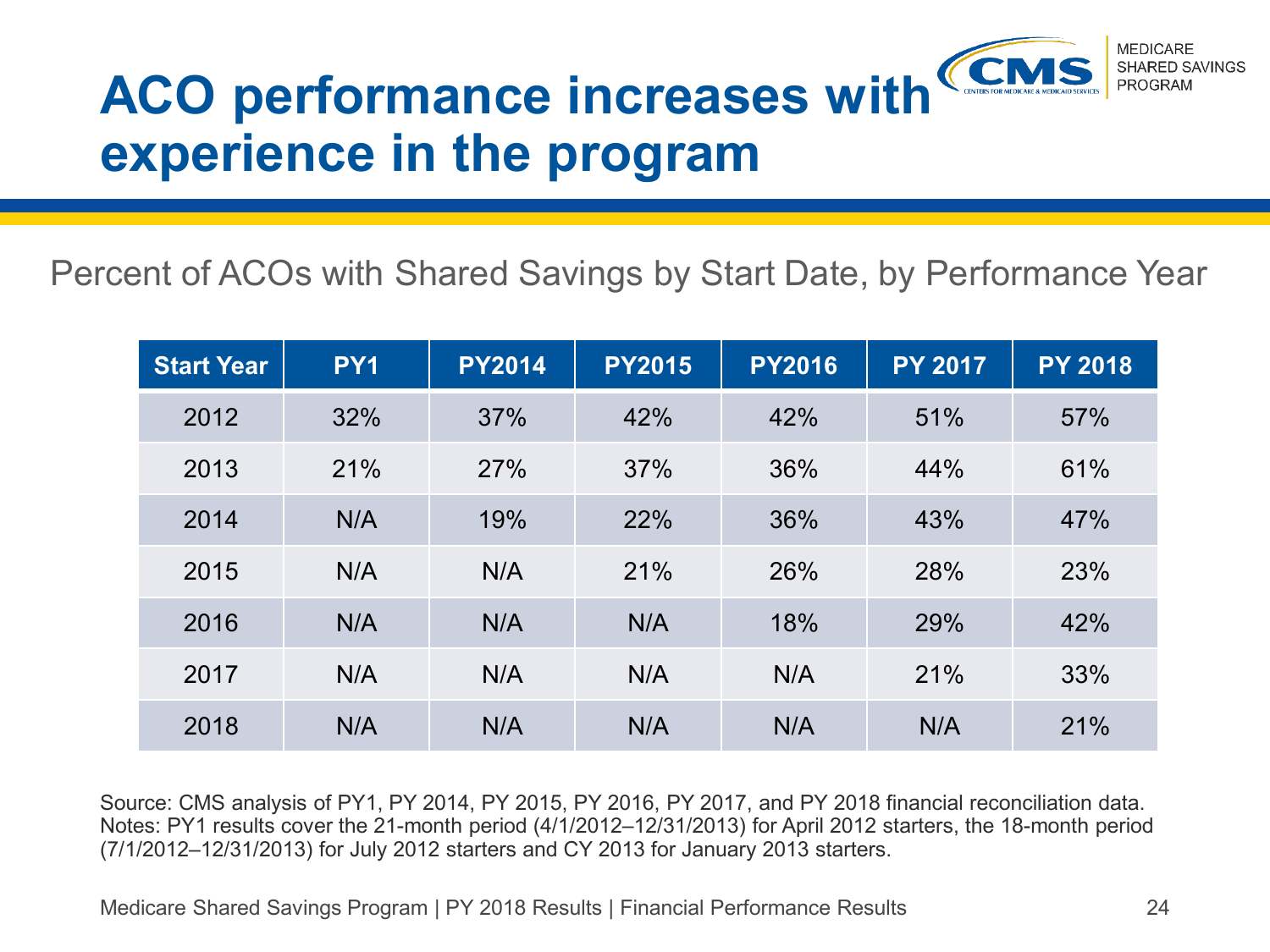

### **A greater percentage of two-sided ACOs shared in savings than one-sided ACOs**



Source: CMS analysis of PY 2018 financial reconciliation data.

Medicare Shared Savings Program | PY 2018 Results | Financial Performance Results 25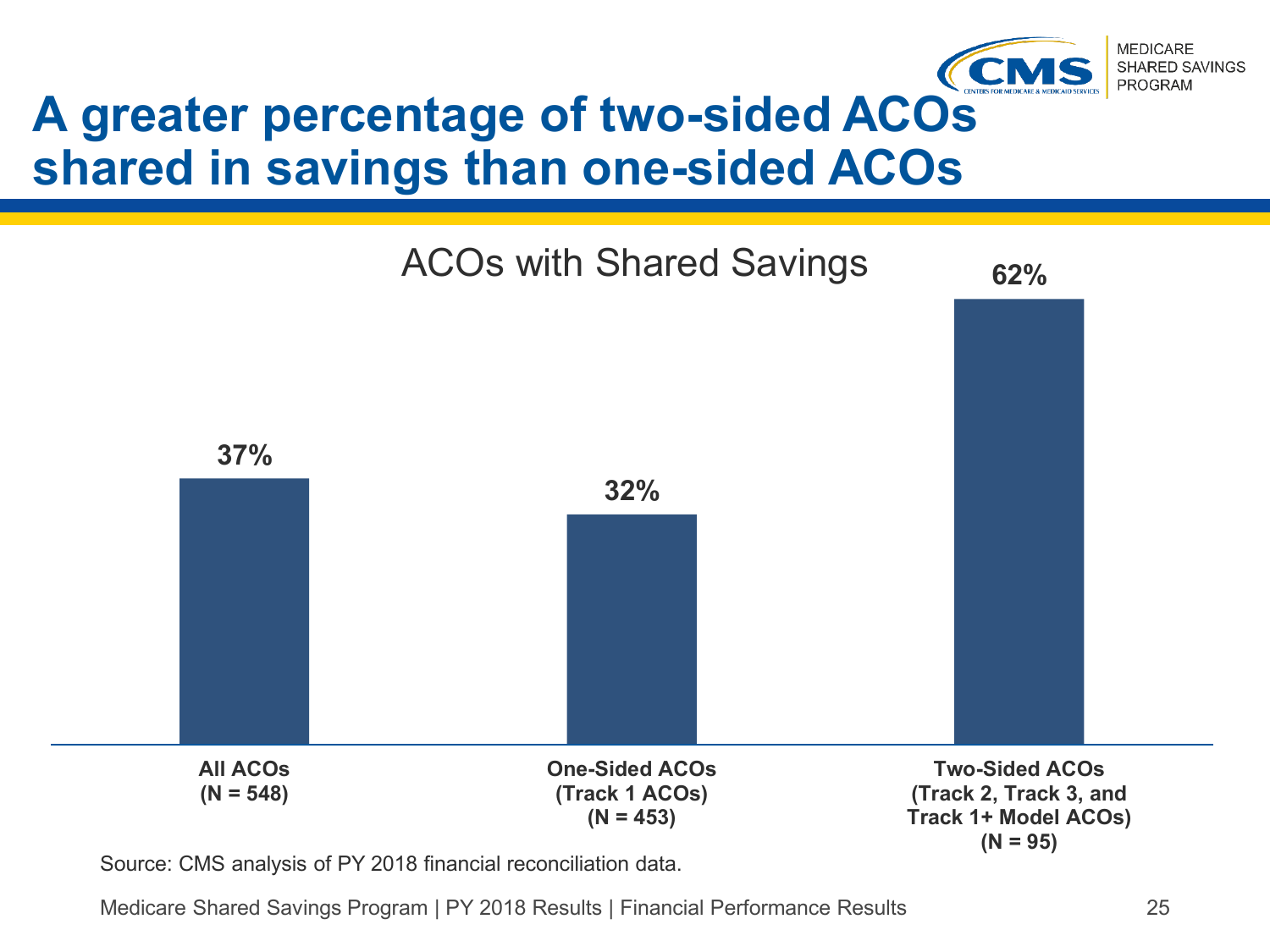

### **There was a greater per capita decrease in expenditures in two-sided ACOs**

- Two-Sided ACOs average reduction in spending: \$96/beneficiary
- One-Sided ACOs average reduction in spending: \$68/beneficiary

Source: CMS analysis of PY 2018 financial reconciliation data.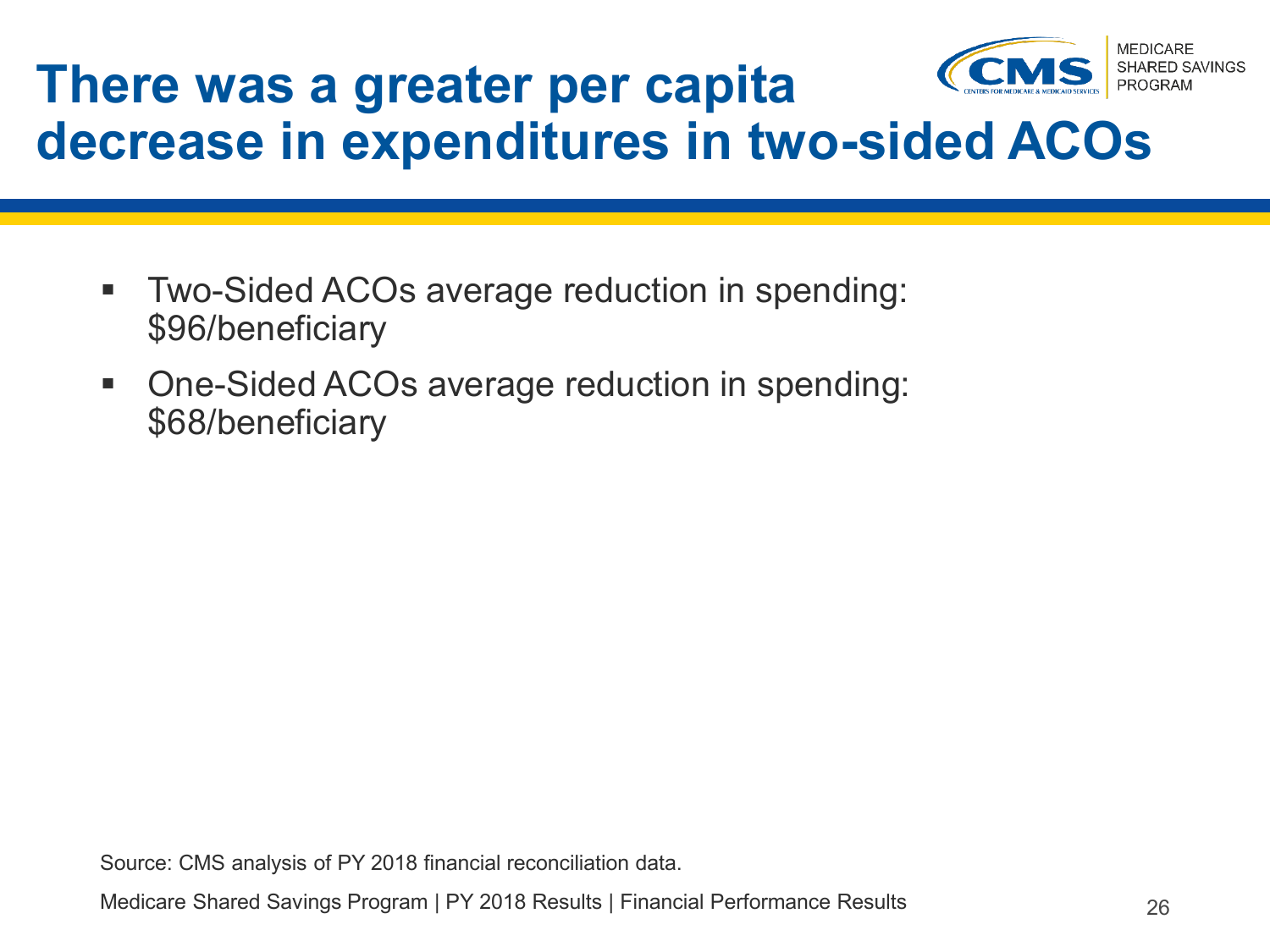

### **Low revenue ACOs continued to out-perform high revenue ACOs**

Performance category by Medicare revenue relative to assigned beneficiary expenditures, PY 2018

| <b>Medicare Revenue</b>                                                                                                                                                                                              | <b>Number</b><br>of ACOs | <b>Shared</b><br><b>Savings</b> | <b>Positive</b><br>within<br><b>Corridor</b> | <b>Negative</b><br>within<br><b>Corridor</b> | <b>Negative</b><br>outside<br><b>Corridor</b> |
|----------------------------------------------------------------------------------------------------------------------------------------------------------------------------------------------------------------------|--------------------------|---------------------------------|----------------------------------------------|----------------------------------------------|-----------------------------------------------|
| <b>Low Revenue</b><br>ACO participant total Medicare Parts A<br>and B fee-for-service (FFS) revenue<br>less than 35% of the total Medicare<br>Parts A and B FFS expenditures for<br>the ACO's assigned beneficiaries | 235                      | 49%                             | <b>28%</b>                                   | 15%                                          | 8%                                            |
| <b>High Revenue</b><br>ACO participant total Medicare Parts A<br>and B FFS revenue 35% or more of<br>the total Medicare Parts A and B FFS<br>expenditures for the ACO's assigned<br>beneficiaries                    | 313                      | 28%                             | 30%                                          | 25%                                          | 26%                                           |

Source: CMS analysis of PY 2018 financial reconciliation data and revenue to expenditure estimates from CMS Office of the Actuary (OACT).

Note: Due to rounding, percentages may not sum to 100 percent.

Medicare Shared Savings Program | PY 2018 Reports & Results | Financial Performance Results 27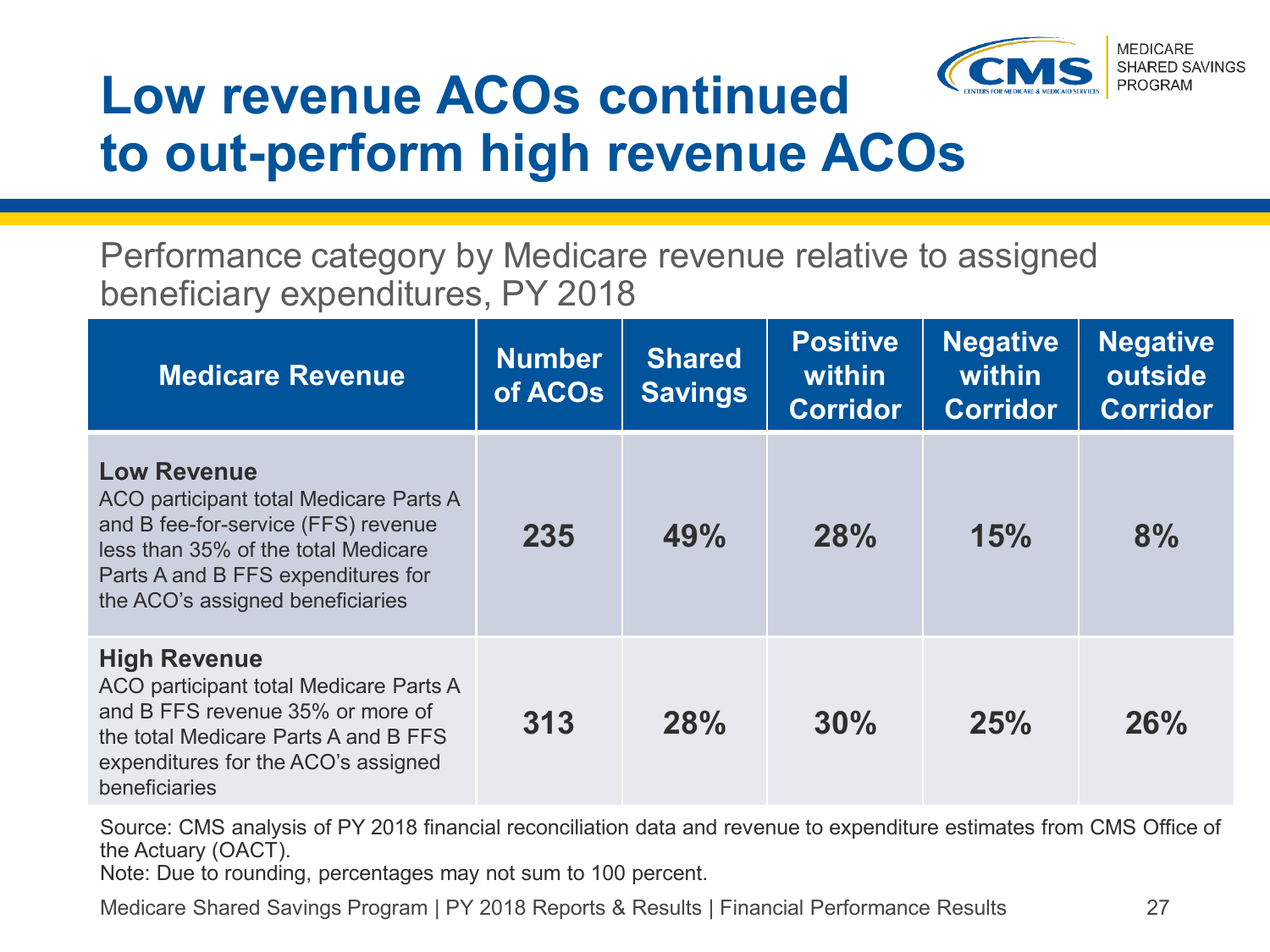

### **ACOs with shared savings out-performed other ACOs across multiple expenditure metrics**

| <b>Expenditures</b> |                                                       | <b>Shared in Savings</b> | <b>Negative Outside</b><br><b>Corridor</b> |  |
|---------------------|-------------------------------------------------------|--------------------------|--------------------------------------------|--|
|                     | <b>Hospital inpatient</b><br>expenditures             | 3.4%                     | 9.3%                                       |  |
|                     | <b>Hospital Outpatient</b><br><b>Expenditures</b>     | 13.48%                   | 18.75%                                     |  |
|                     | <b>Part B Expenditures</b>                            | 5.57%                    | 10.37%                                     |  |
|                     | <b>Skilled nursing facility (SNF)</b><br>expenditures | 12.3%<br>sk              | 9.1%                                       |  |
|                     | Home health expenditures                              | 6.3%                     | 6.8%                                       |  |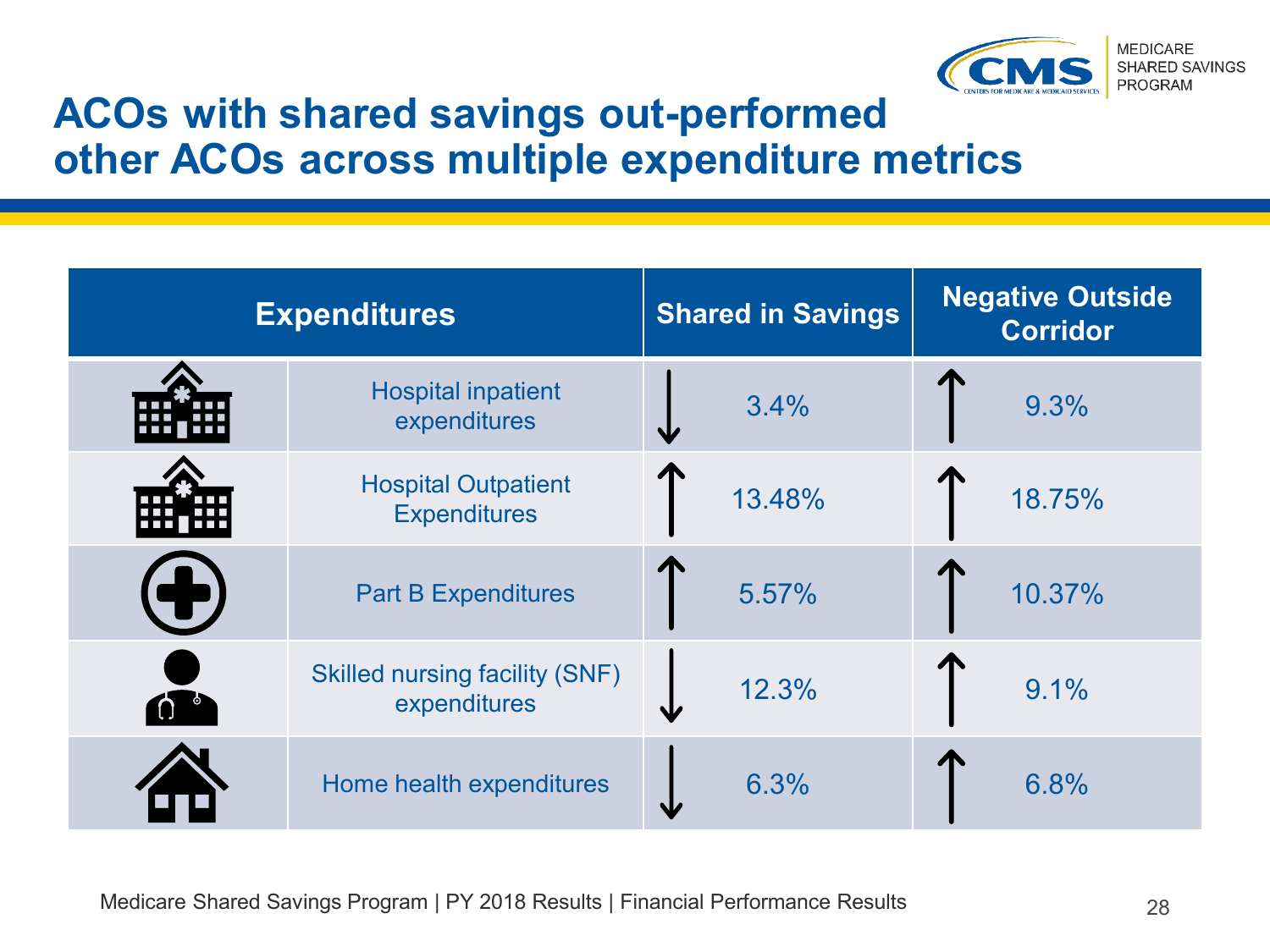

### **ACOs with shared savings out-performed other ACOs across multiple utilization metrics**

| <b>Discharges, Utilization, and Visits</b> | <b>Shared in Savings</b> | <b>Negative Outside</b><br><b>Corridor</b> |  |
|--------------------------------------------|--------------------------|--------------------------------------------|--|
| <b>Total hospital discharges</b>           | 7.6%<br>₩                | 2.7%                                       |  |
| <b>Emergency department visits</b>         | 4.0%                     | 1.8%                                       |  |
| <b>SNF</b> discharges                      | 11.8%                    | 6.9%                                       |  |
| <b>SNF</b> utilization days                | 16.8%                    | 4.0%                                       |  |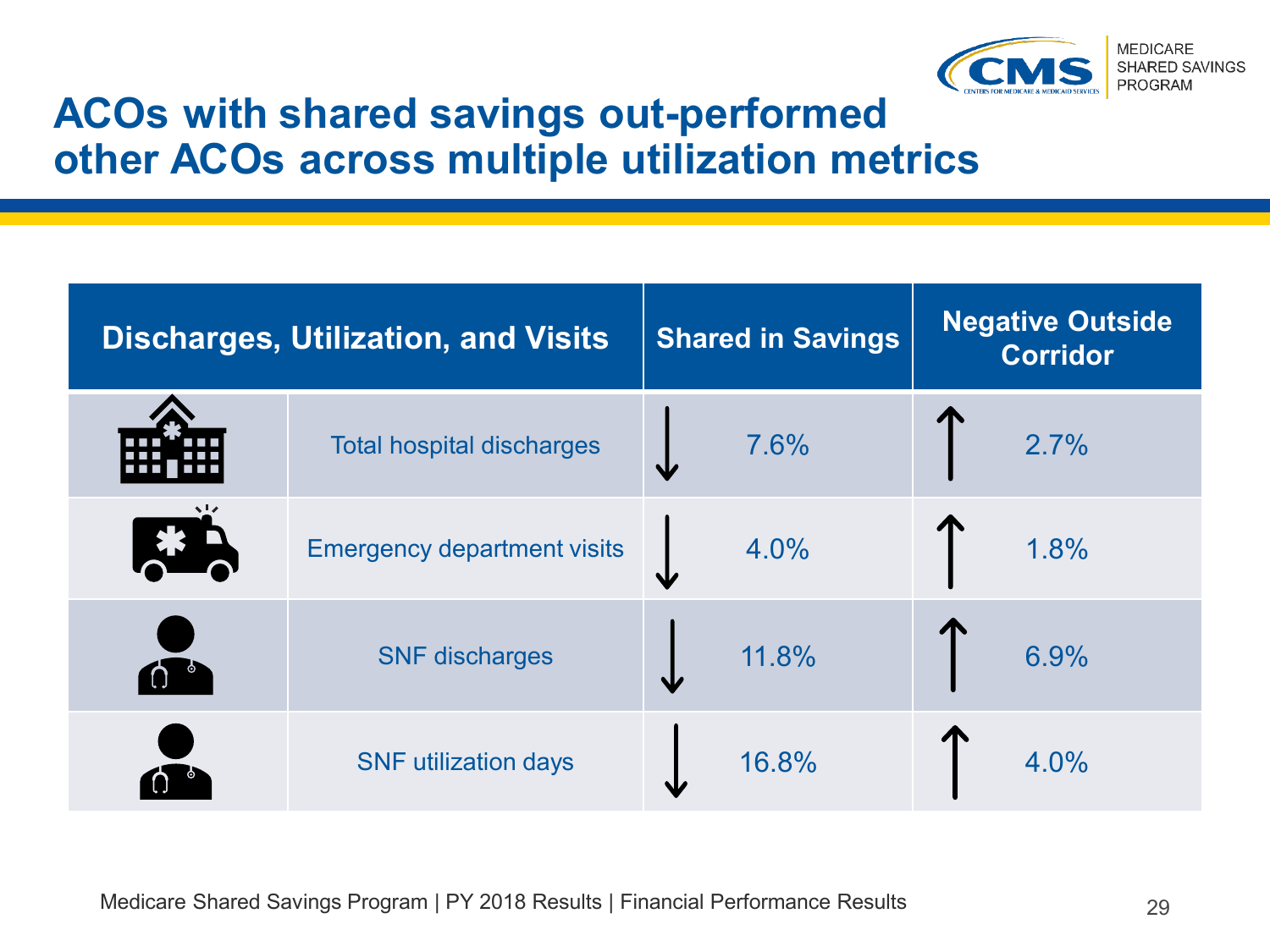

### **Resources**

- 42 C.F.R. Part 425
	- Subpart G Shared Savings and Losses
- Shared Savings and Losses and Assignment Methodology Specifications Version 6
	- Shared Savings Program webpage
- $\blacksquare$  Historical Benchmark Methodology and Reports webinars from March 2018
	- Shared Savings Program ACO Portal
- Performance Year 2018 Financial Reconciliation Settlement and Quality Performance Reports Walk Through video
	- Shared Savings Program ACO Portal
- Quality Measurement and Reporting Kickoff webinar from April 2018
	- Shared Savings Program ACO Portal

Medicare Shared Savings Program | PY 2018 Results | Resources 30